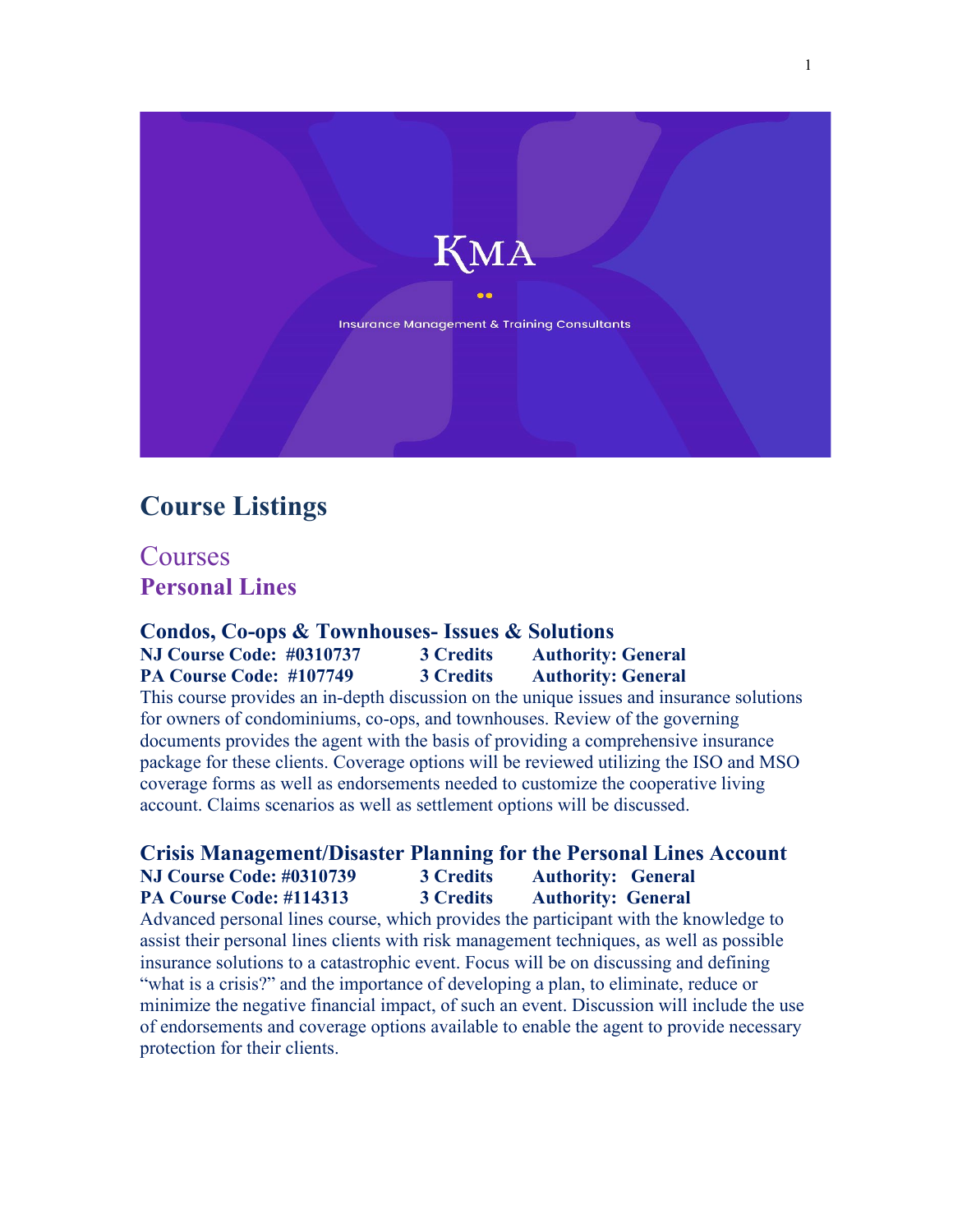# **Cross Training Series- Introducing the Personal lines Agent to the Commercial Marketplace**

**NJ Course Code: #0314785 3 Credits Authority: General**

Advanced personal lines course which provides the experienced personal lines professional an overview to the commercial lines marketplace. Focus will be on learning the basics of commercial underwriting, identification of classes of businesses, types of coverage forms used for commercial clients and the underwriting techniques and applications commonly used. Comparing and contrasting the personal lines coverages & underwriting to the commercial line's accounts will provide the professional broader understanding of both personal and commercial lines clients' needs for insurance protection.

## **Current Industry Changes & NJ Auto Reform**

**NJ Course Code: #0315404 3 Credits Authority: General** Advanced course which provides the participant and understanding of the historical background of automobile insurance reform in New Jersey and its effect on the industry. Focus of our discussion will be on the Auto Reform Plan and law changes in NJ Auto and its proposed impact on the marketplace. Eligibility, underwriting and coverage issues will be discussed. Participants will have increased knowledge and understanding of these changes and enhance their ability to provide the best coverage and service options for their clients.

# **Current Industry Trends & Changes to Homeowners and Personal Auto Coverages – The Sharing Economy**

**NJ Course Code: #0502035 3 Credits Authority: General** Advanced course which provides a discussion on the current industry trends in personal lines. A review of the newly revised Homeowner Coverage Form and Personal Auto Policy Coverage Form as well as some of the endorsements used with these forms will be the focus of the course. Participants will discuss the impact and use of existing and revised coverage forms.

#### **Dwelling Coverage Forms**

**NJ Course Code: #0310733 3 Credits Authority: General**

Advanced Program which will review the needs and uses of dwelling coverage forms. In depth review of the actual policy forms, eligibility and uses of the various forms will be discussed along with the policy coverage issues and endorsements available. Participants will discuss coverage, gaps, and exclusions. In addition, participants will discuss the options for coordinating these coverages with other lines of insurance that may be needed to for their clients.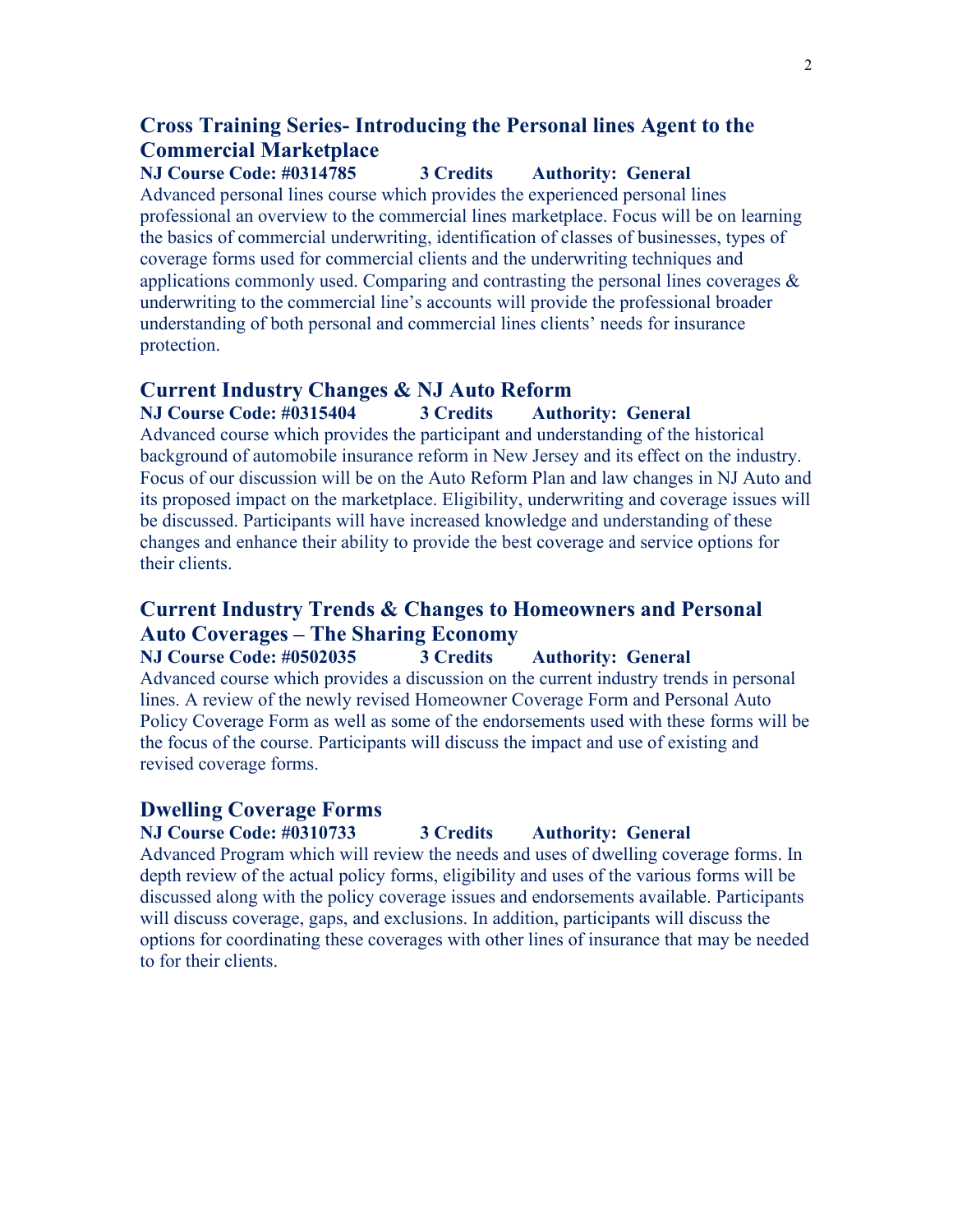#### **E&O Identification & Prevention for Personal Lines**

| NJ Course Code: #0501204             | <b>3 Credits</b> | <b>Authority: General</b> |  |
|--------------------------------------|------------------|---------------------------|--|
| PA Course Code #108546               | <b>3 Credits</b> | <b>Authority: General</b> |  |
| <b>CT Course Code: #115491 Class</b> | <b>3 Credits</b> | <b>Authority: P/C</b>     |  |
| CT Course Code: #115492 Web          | <b>3 Credits</b> | <b>Authority: P/C</b>     |  |

Advanced seminar which provides a discussion on Errors & Omissions for Personal Lines. Focus will be on prevention and procedures to minimize, reduce or eliminate errors and omissions claims. Discussion will include examining the tools and software options available in automated systems and providing techniques and possible solutions to challenges of E&O prevention. Actual claim scenarios will be reviewed and discussed.

## **High Profile, High Values-Working with the V.I.P. Account NJ Course Code: #0310730 3 Credits Authority: General PA Course Code: #108102 3 Credits Authority: General**

Advanced Personal Lines course, which explores the unique issues of writing high profile and high valued accounts. Discussion will include the risk management & underwriting issues that are important to these types of accounts. Participants will explore the potential coverage options available through standard, non-standard forms, package programs and mono-line coverages available to provide a comprehensive insurance program. Claims issues and management will also be discussed.

#### **Homeowner Coverage**

| <b>NJ Course Code: #0314754</b> | <b>3 Credits</b> | <b>Authority: General</b> |
|---------------------------------|------------------|---------------------------|
| PA Course Code: #107948         | <b>3 Credits</b> | <b>Authority: General</b> |

Advanced Seminar which reviews the homeowner forms but will focus on the HO3 Special Form. Attendees will learn to use the risk management process to identify and treat insurable loss exposures for the client. Review of the coverage form will provide attendees with an in-depth understanding of homeowner coverage forms as well as use of endorsements commonly used to tailor coverage.

## **Insurance and Personal Trusts**

**NJ Course Code: #0403280 3 Credits Authority: General**

Advanced course which reviews the elements of a personal trust and the insurance implications created for the insured. Discussion will include review of the personal line's coverage forms regarding coverage, exclusions, and gaps. Insurance and risk management solutions will be provided.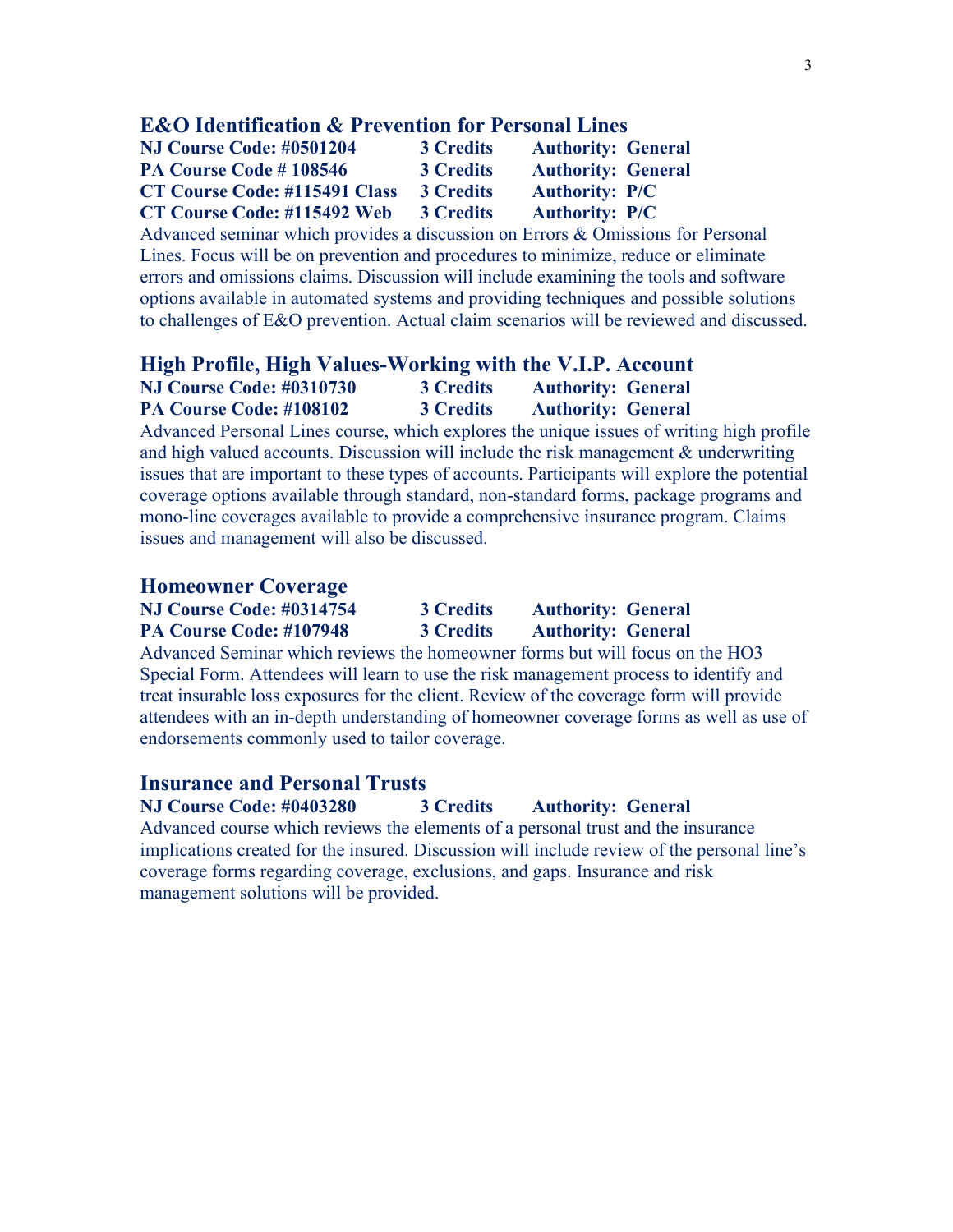## **Just Having Fun - Specialty Coverages**

**NJ Course Code: #0502036 3 Credits Authority: General PA Course Code: #109444 3 Credits Authority: General**

Advanced course which discusses the recreational and specialty personal lines products and their uses. Topics will include identifying the types of recreational equipment and vehicles owned, used, and rented by clients and their unique exposures to loss. Discussion will include where some coverage may be included through homeowners and/or automobile policies as well as the gaps  $\&$  exclusions unique to specialty coverages. Focus will be on underwriting and providing coverage through the various standard and specialty markets available as well as unique features of these types of products.

#### **Keeping Personal Lines Business, Renewals and Retention**

**NJ Course Code: #0314772 3 Credits Authority: General PA Course Code: #107631 3 Credits Authority: General** Advanced Personal Lines Course targeted to agency and company personnel handling personal lines products. The seminar reviews the fundamentals of account review and retention but is targeted to the advanced personal lines customer service representative, producer, or agency supervisor, managing the process as well as the account. The course provides customer renewal & retention procedures and ideas, underwriting considerations including claims information and coverage coordination issues.

#### **Personal Auto**

| <b>NJ Course Code: #0314750</b> | <b>3 Credits</b> | <b>Authority: General</b> |
|---------------------------------|------------------|---------------------------|
| PA Course Code: #101544         | <b>3 Credits</b> | <b>Authority: General</b> |

Advanced course which provides an in-depth review of the ISO personal auto Policy. Participants will be able to identify the important issues relating to automobile insurance regarding eligibility, coverage parts, gaps, and exclusions.

Participation in the class will assist the Insurance professional in identifying exposures and providing coverage options using standard contracts and endorsements available to meet the needs of their clients.

## **Personal Lines Court Cases**

**NJ Course Code: #0310743 2 Credits Authority: General**

Advanced course which provides a discussion of actual claim scenarios which have resulted in court cases. The course will provide information and facts regarding legal issues and considerations in claims management & settlements. Participants will discuss coverage issues and share their knowledge and experience.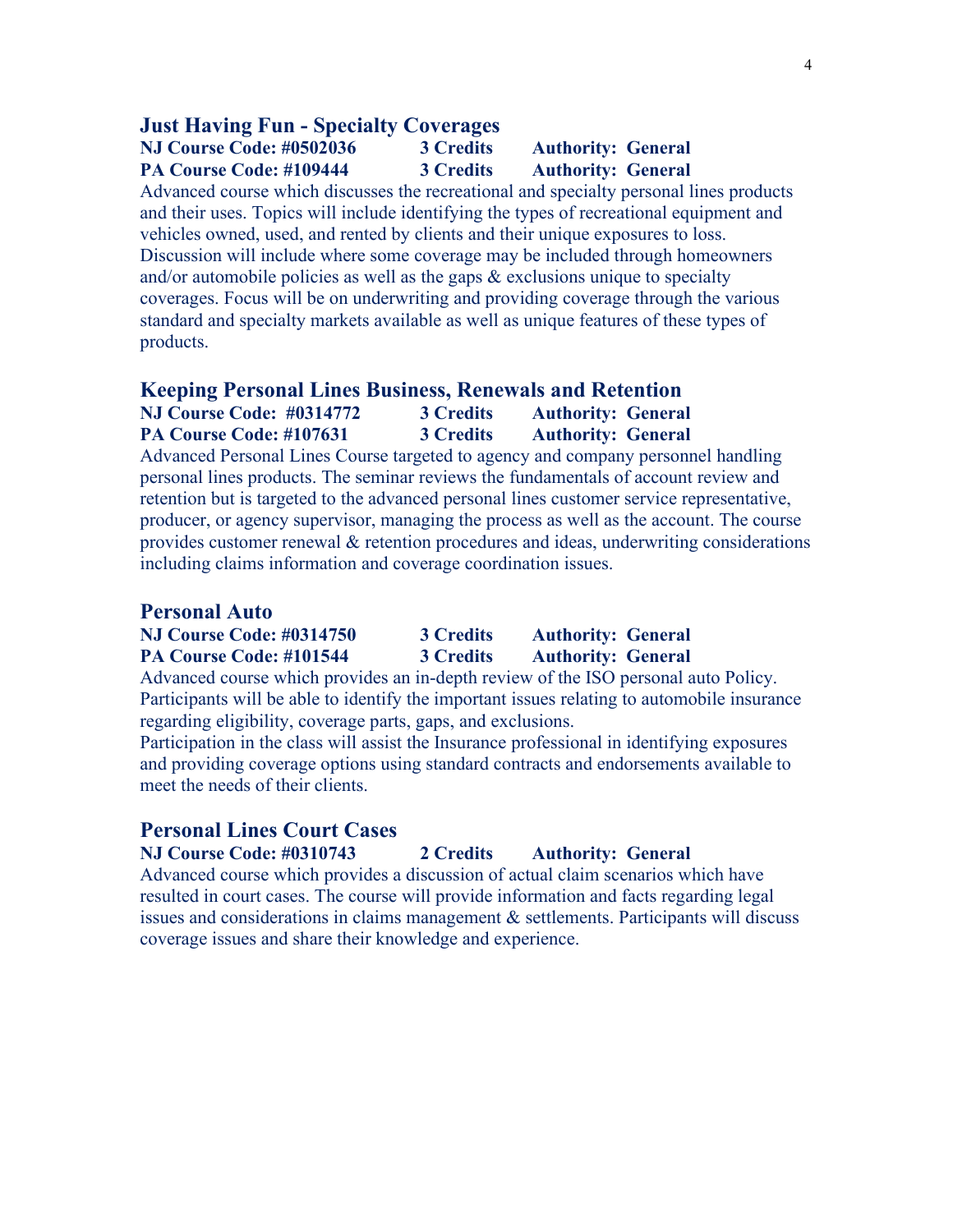#### **Personal Lines Renewal & Retention Techniques**

## **NJ Course Code: #0310734 3 Credits Authority: General PA Course Code: #109445 3 Credits Authority: General**

Advanced Personal Lines Course targeted to insurance professionals who want to increase their retention rate of accounts. The seminar reviews renewal and retention techniques and managing the process as well as the account. The course provides customer renewal & retention procedures and ideas, underwriting considerations including claims information and coverage coordination issues.

## **Personal Lines Umbrella & Excess Coverages**

**NJ Course Code: #0310728 2 Credits Authority: General**

Advanced Course which provides an in-depth discussion on personal lines umbrellas and excess coverages. The course covers personal umbrella exposures and possible insurance solutions. Risk Management techniques will be utilized to analyze and explore the issues and alternatives for insureds. Coverage forms will be reviewed and discussed to provide the agent with the knowledge to able to underwrite and provide a comprehensive insurance program.

#### **Personal Lines Underwriting**

| <b>NJ Course Code: #0314777</b>                                                           | 3 Credits        | <b>Authority: General</b> |  |
|-------------------------------------------------------------------------------------------|------------------|---------------------------|--|
| PA Course Code: #102671                                                                   | <b>3 Credits</b> | <b>Authority: General</b> |  |
| Advanced course provides the experienced personal lines customer service representative   |                  |                           |  |
| / producer with techniques for personal lines underwriting. This course would also        |                  |                           |  |
| benefit commercial lines representatives who wants to understand the needs and issues of  |                  |                           |  |
| personal lines accounts. Review of the risk management techniques and in-depth            |                  |                           |  |
| discussion on the different underwriting criteria utilized by companies to properly       |                  |                           |  |
| underwrite personal lines accounts. Preparation and use of accord applications as well as |                  |                           |  |
| company specific applications will also be included.                                      |                  |                           |  |

#### **Profile Series-Personal Lines Case Study – "The Barone Family" NJ Course Code: # 0314573 3 Credits Authority: General PA Course Code: #101830 3 Credits Authority: General**

Advanced Personal Lines Course, which profiles a large personal lines account. It will provide agents, claims and company personnel with the unique challenges and opportunities associated with a large account. Utilizing risk management techniques, participants will analyze the exposures, gaps, and possible coverage solutions for providing a comprehensive insurance program.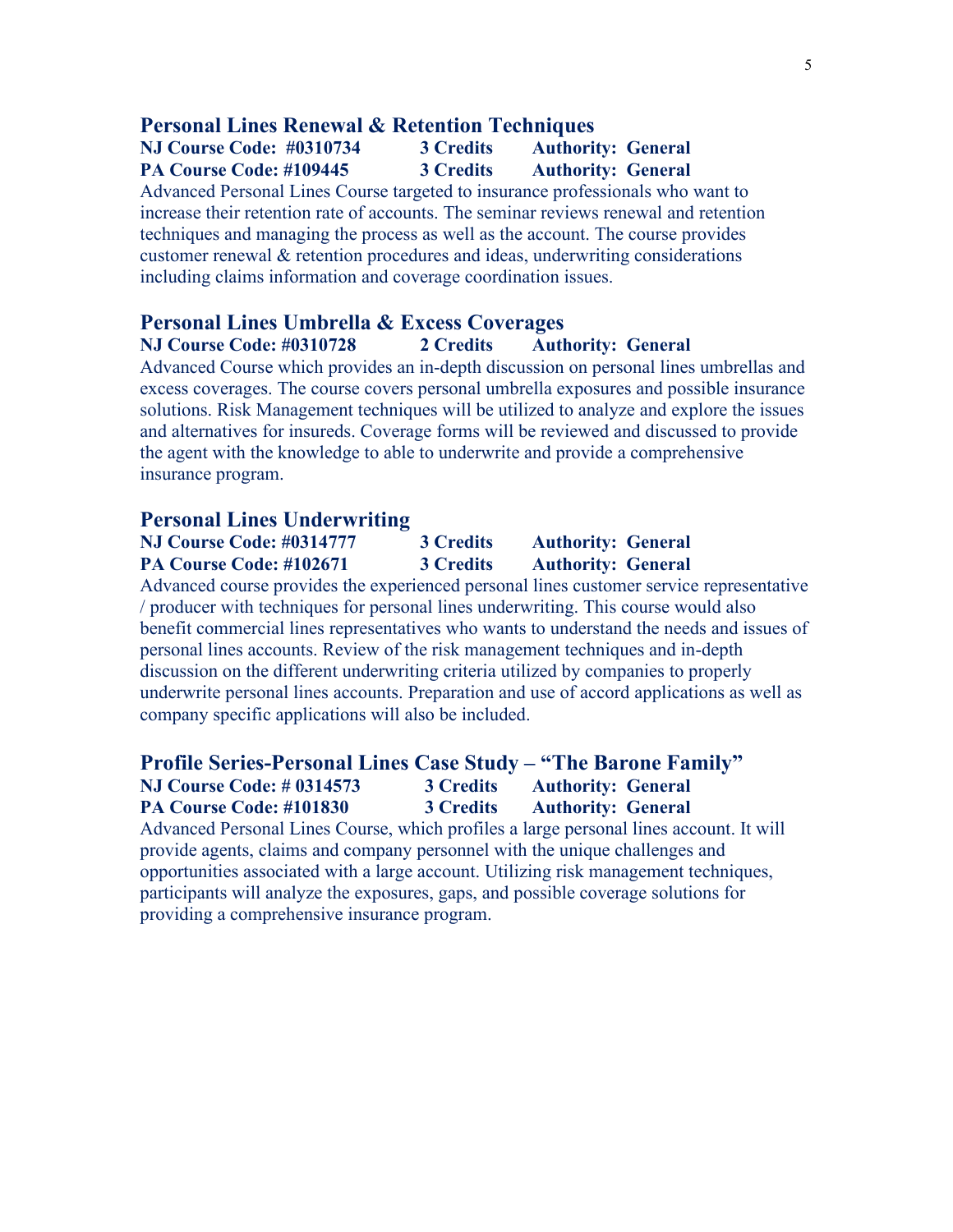# **Profile Series-Personal Lines Case Study "The Smythe's"**

**NJ Course Code: 0314573 3 Credits Authority: General PA Course Code: #102670 3 Credits Authority: General**

Advanced Personal Lines Course, which profiles a large personal lines account. It will provide participants with unique challenges and opportunities associated with a large personal lines account. Utilizing risk management techniques, we will analyze exposures, gaps and exclusions found in these types of accounts and offer possible insurance and non-insurance solutions.

#### **Profile Series- Condos, Co-ops & Townhouses**

**NJ Course Code: #314573 3 Credits Authority: General PA Course Code: #105204 3 Credits Authority: General**

Advanced Personal Lines Course, which profiles a Condo, Co-op, or Townhouse owner's unique coverage challenges when dealing with Homeowner Associations (HOAs) Through a case study approach, the course will provide participants with unique challenges and opportunities associated HOAs. Utilizing risk management techniques, we will analyze exposures, gaps and exclusions found in these types of accounts and offer possible insurance and non-insurance solutions.

#### **Reviewing Personal Lines Court Cases**

| <b>NJ Course Code: #0314771</b> | <b>3 Credits</b> | <b>Authority: General</b> |
|---------------------------------|------------------|---------------------------|
| PA Course Code: #113866         | <b>3 Credits</b> | <b>Authority: General</b> |

This course provides an in-depth discussion on personal lines claims and what happens when the claim goes to the company. The course will focus on providing actual claim scenarios, which have resulted in court cases and will provide information and facts regarding the legal issues and considerations in claims management and settlement.

#### **Risk Management for the Affluent Market**

| NJ Course Code: #506052 | <b>3 Credits</b> | <b>Authority: General</b> |
|-------------------------|------------------|---------------------------|
| PA Course Code: #112456 | <b>3 Credits</b> | <b>Authority: General</b> |

This advanced Personal Lines course studies some of the unique exposures and underwriting issues posed by the Affluent account, with emphasis on Risk Management philosophies and techniques. Discussion will also include the general characteristics of this client segment and some of the coverage needs by line of business. Time will also be spent on the role of the insurance professional as an "insurance consultant/risk advisor" by using an in-depth case study to highlight the importance of this role for this specialized market. The importance of carrier relationships and financial stability will also be discussed.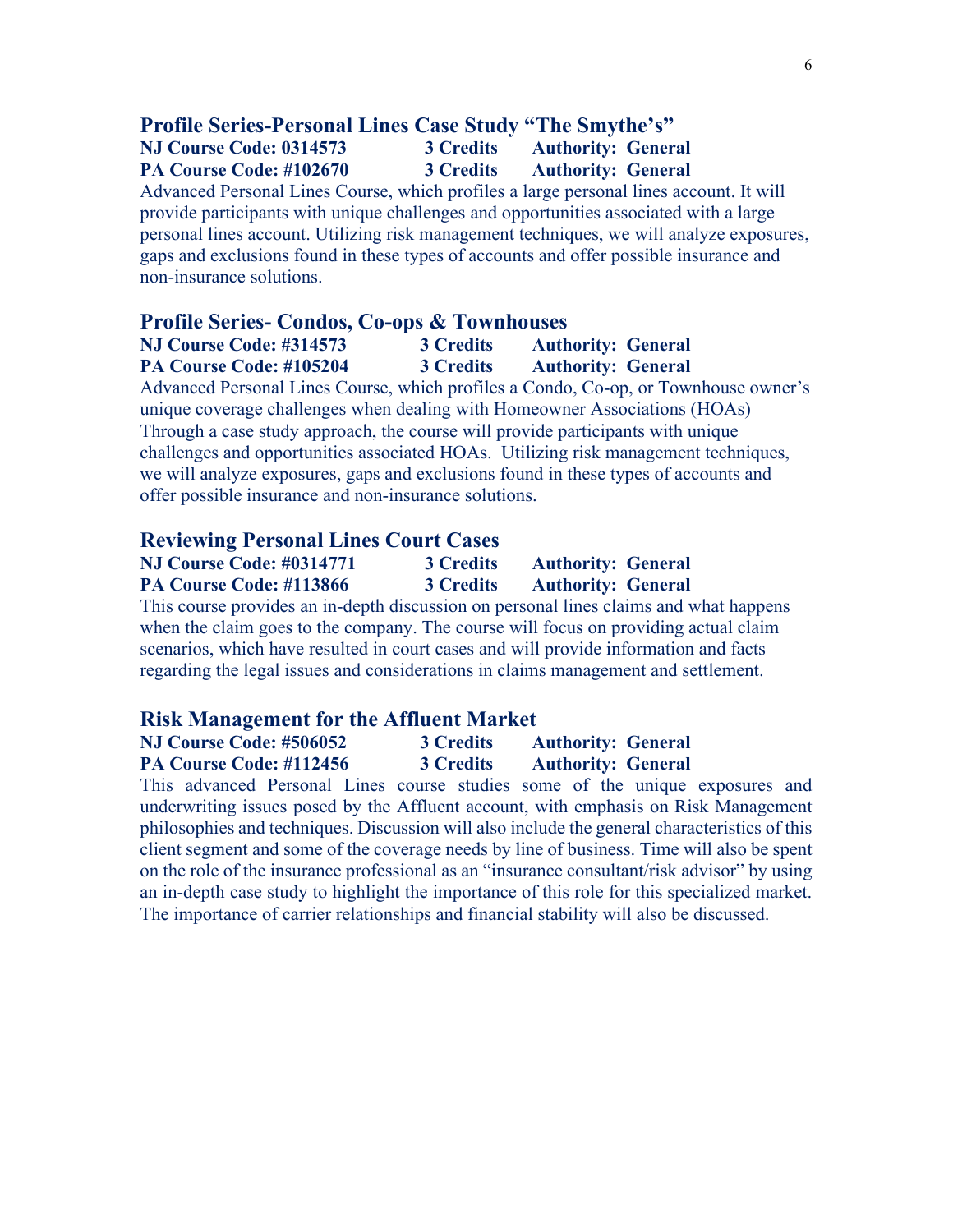### **Risk Management for the Personal Lines Account**

**NJ Course Code: #0314780 3 Credits Authority: General PA Course Code: #103711 3 Credits Authority: General**

Advanced Personal Lines Course for the experienced producer, customer service or underwriter. The seminar provides an in-depth review of the Risk Management Process, and it uses by the insurance professional in designing a comprehensive insurance program. Discussion will include Risk identification, analysis, handling, and administration of a client's exposures. Treatment of these exposures through insurance and non-insurance methods will be examined. Limitations, gaps, and exclusions of insurance contracts will be discussed as well as available endorsements and coverages available.

#### **Situations & Solutions of Personal Auto**

**NJ Course Code: #0314749 3 Credits Authority: General** Advanced course, which provides a discussion on actual situations relating to the personal automobile policy and possible solutions. The focus of the course is a round table discussion on the coverage "what ifs" and claims that arise in the interpretation of the personal auto coverage form. Participants will review the coverage form as it relates to the situation and offer possible insurance and non-insurance techniques to treat the exposures through use of endorsements and/or risk management techniques.

### **Situations & Solutions in Homeowner Coverage Forms**

#### **NJ Course Code: #0314738 3 Credits Authority: General**

Advanced course, which provides a discussion on actual situations relating to the homeowner forms and possible solutions. The focus of the course is a round table discussion on the coverage "what ifs" and claims that arise in the interpretation of the homeowner coverage forms. Participants will review the coverage form as it relates to the situation and offer possible insurance and non-insurance techniques to treat the exposures through use of endorsements and/or risk management techniques.

#### **Situations & Solutions in Miscellaneous Personal Lines NJ Course Code: #0310757 3 Credits Authority: General**

Advanced course which provides a discussion on actual situations relating to miscellaneous personal lines coverage. The focus of the course is a round table discussion on the coverage "what ifs" and claims that arise in the interpretation of Miscellaneous personal lines coverage forms. Participants will discuss coverage & settlement options as it relates to the situation and offer possible insurance and non-insurance techniques to treat these exposures using endorsements and/or risk management techniques.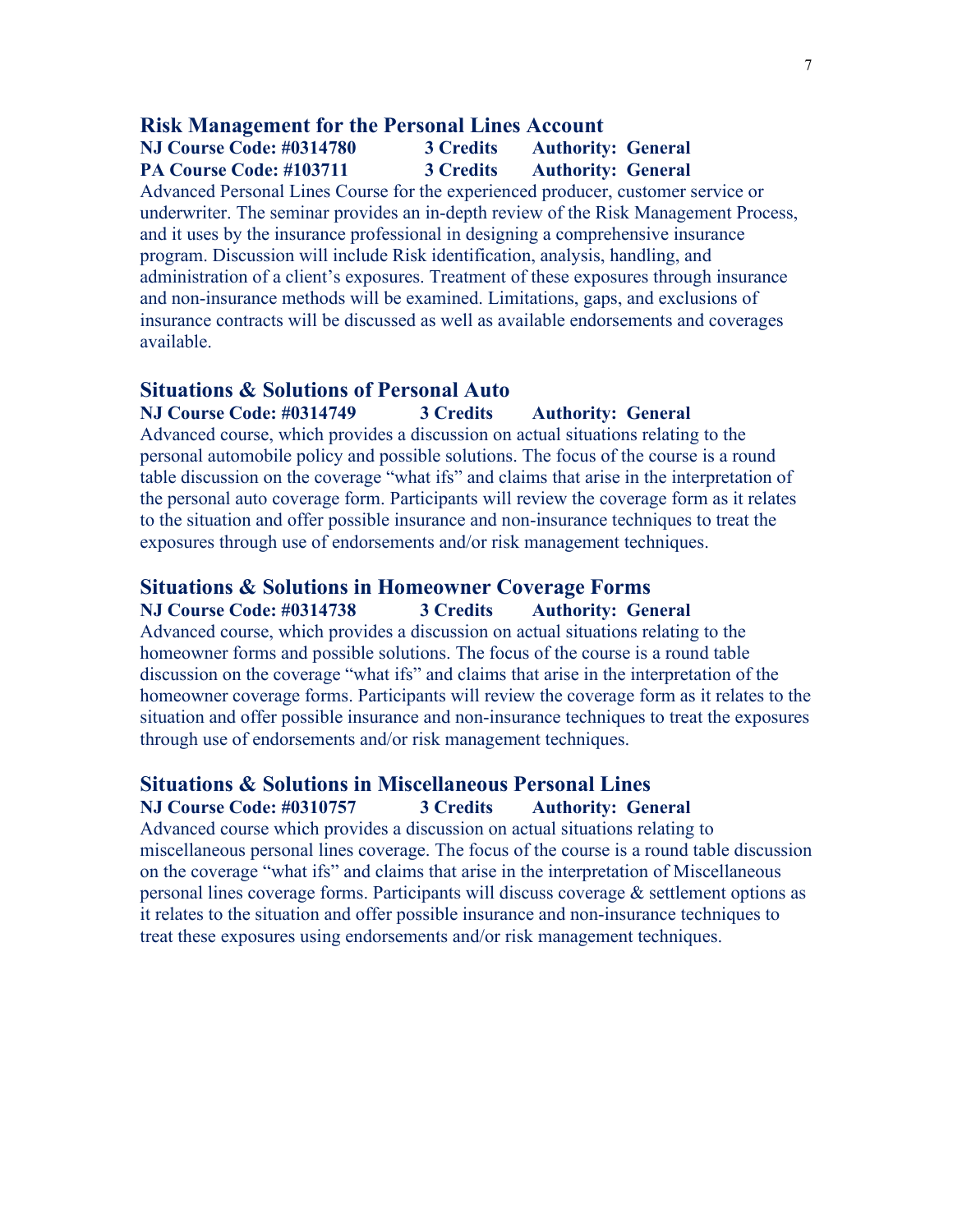#### **Situations & Solutions in Personal Lines**

### **NJ Course Code: #0314739 3 Credits Authority: General PA Course Code: #104372 3 Credits Authority: General**

Advanced course which provides a discussion on actual situations to the personal lines account. The focus of the course is round table discussion on coverage "what ifs", underwriting and claim scenarios that arise in the interpretation of personal lines coverage forms. Participants will discuss coverage & settlement options as it relates to the situation and offer possible insurance and non-insurance techniques to treat these exposures using endorsements and risk management techniques.

## **Situations and Solutions in Personal Lines Customer Service NJ Course Code: #0503695 3 Credits Authority: General**

Advanced course which focuses on situations relating to customer service and possible solutions for effective resolution of these day-to-day challenges. The focus of the seminar will be an interactive discussion of situations regarding time management, communication with clients, company, and others to provide the highest quality customer service. Participants will discuss ways to effectively deal with these challenges and resolve them in a professional and effective manner which will enhance customer service and reduce potential errors and omissions claims.

# **So, Your Insured Has Purchased a Condominium, Co-op, or Townhouse"**

## **Insurance Issues & Solutions**

**NJ Course Code: #0310725 3 Credits Authority: General** This course provides a discussion on the issues and insurance solutions for owners of condominiums, co-ops and townhouses. Participants will review the importance of governing documents and how they relate to the insurance contracts available. Coverage options will be reviewed and discussed along with techniques in dealing with the parties involved in the management of condominiums. Claims scenarios as well as settlement options will be discussed.

## **Success Through Underwriting - The Personal Lines Account NJ Course Code: #0314741 3 Credits Authority: General**

Advanced course for the personal account representative who wants to underwrite coverage effectively and provide coverage for the personal lines account. By utilizing the Risk Management techniques, participants will be able to identify the needs of a personal lines Account and offer insurance solutions that meet both, the needs of the company and the Insured. Discussion will include agent and company issues and concerns when writing personal lines accounts and offer possible insurance solutions to some challenges that arise. Personal lines coverage forms, and endorsements generally used to provide coverage and alternative markets available for the "hard to place risks" will also be included.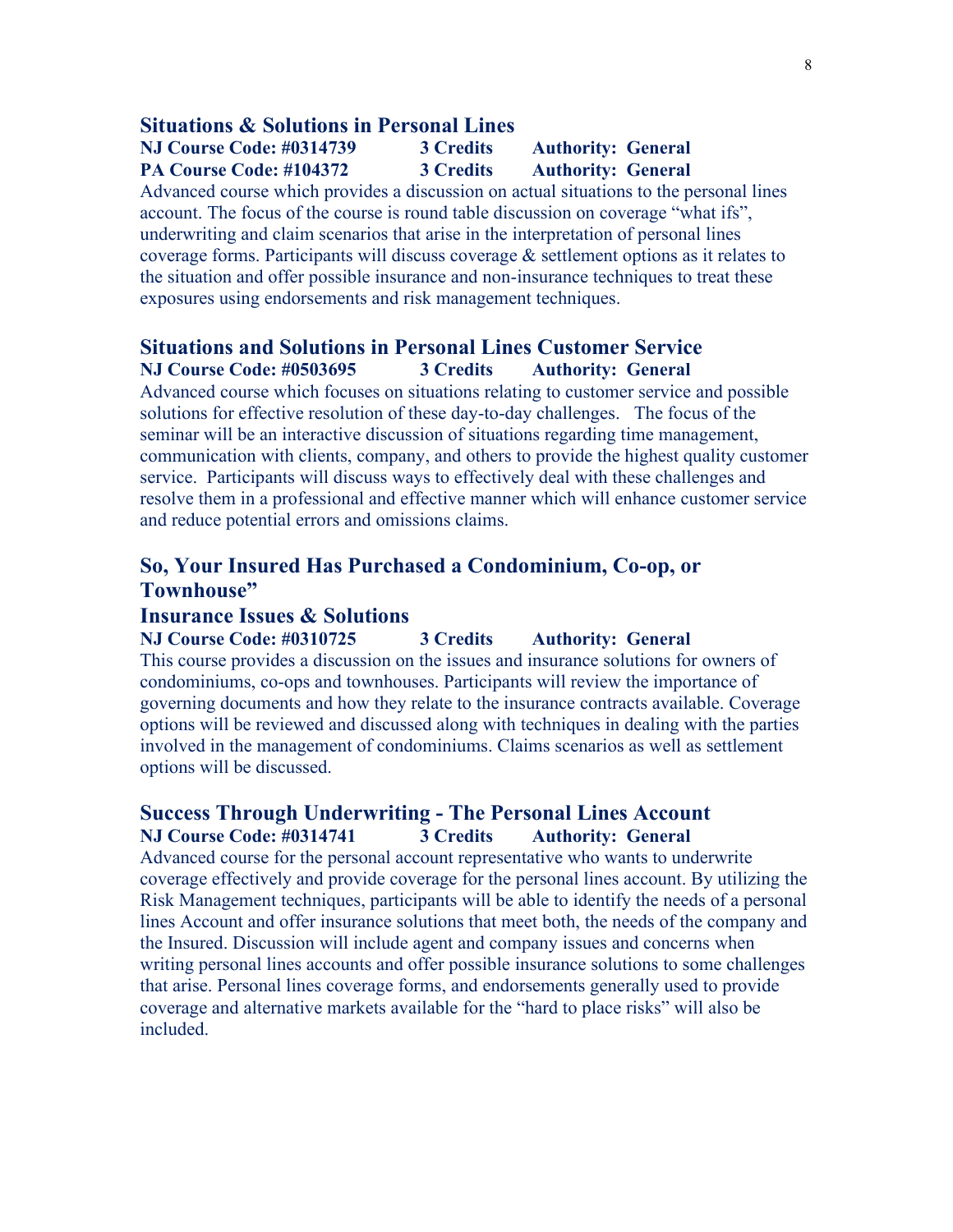#### **The Finer Things – Personal Lines Inland Marine**

## **NJ Course Code: #0311627 3 Credits Authority: General PA Course Code: #105909 3 Credits Authority: General**

This course focuses on the personal line's inland marine exposures and possible insurance solutions. Participants will discuss the need for inland marine coverage, the types of property covered and exposures to loss. Discussion will include coverage available through the homeowner and other personal lines policies, as well as the gaps, grey areas, and exclusions. Participants will review inland marine coverage forms and discuss the options of insuring these types of exposures.

#### **The Things Kids Get Us Into**

## **NJ Course Code: #0311628 3 Credits Authority: General PA Course Code: #106906 3 Credits Authority: General**

This course focuses on the insurance issues relating to children and their exposures to loss. Participants will identify exposures to loss, and the insurance implications they create for their parents. A discussion of the protection afforded through the various personal lines policies and the potential business liability created. Insurance and Risk Management solutions will be discussed.

#### **Those Extra Coverages in Personal Lines**

**NJ Course Code: #88889638 3 Credits Authority: General** Advanced Seminar which reviews the personal lines account and identifies the unique exposures that create the need for additional coverage not found or are limited under the primary coverage forms. Discussion will focus on the typical personal coverage forms utilized and some of the new coverage enhancements available through various markets and/or company specific coverage.

#### **Understanding the Affluent Market**

| <b>NJ Course Code: #0501588</b>    | <b>3 Credits</b> | <b>Authority: General</b> |
|------------------------------------|------------------|---------------------------|
| PA Course Code: #108101            | <b>3 Credits</b> | <b>Authority: General</b> |
| <b>CT Course Code: #6000110252</b> | <b>3 Credits</b> | <b>Authority: General</b> |
| <b>DE Course Code: #6000108537</b> | <b>3 Credits</b> | <b>Authority: General</b> |
|                                    |                  |                           |

Advanced course designed to take an in-depth look into the affluent/high-net-worth marketplace and the challenges posed by the unique exposures and lifestyles. Discussion will focus on their needs and some of the most frequently overlooked coverage gaps, as well as the underwriting and risk management issues. How to properly service the business will also be discussed.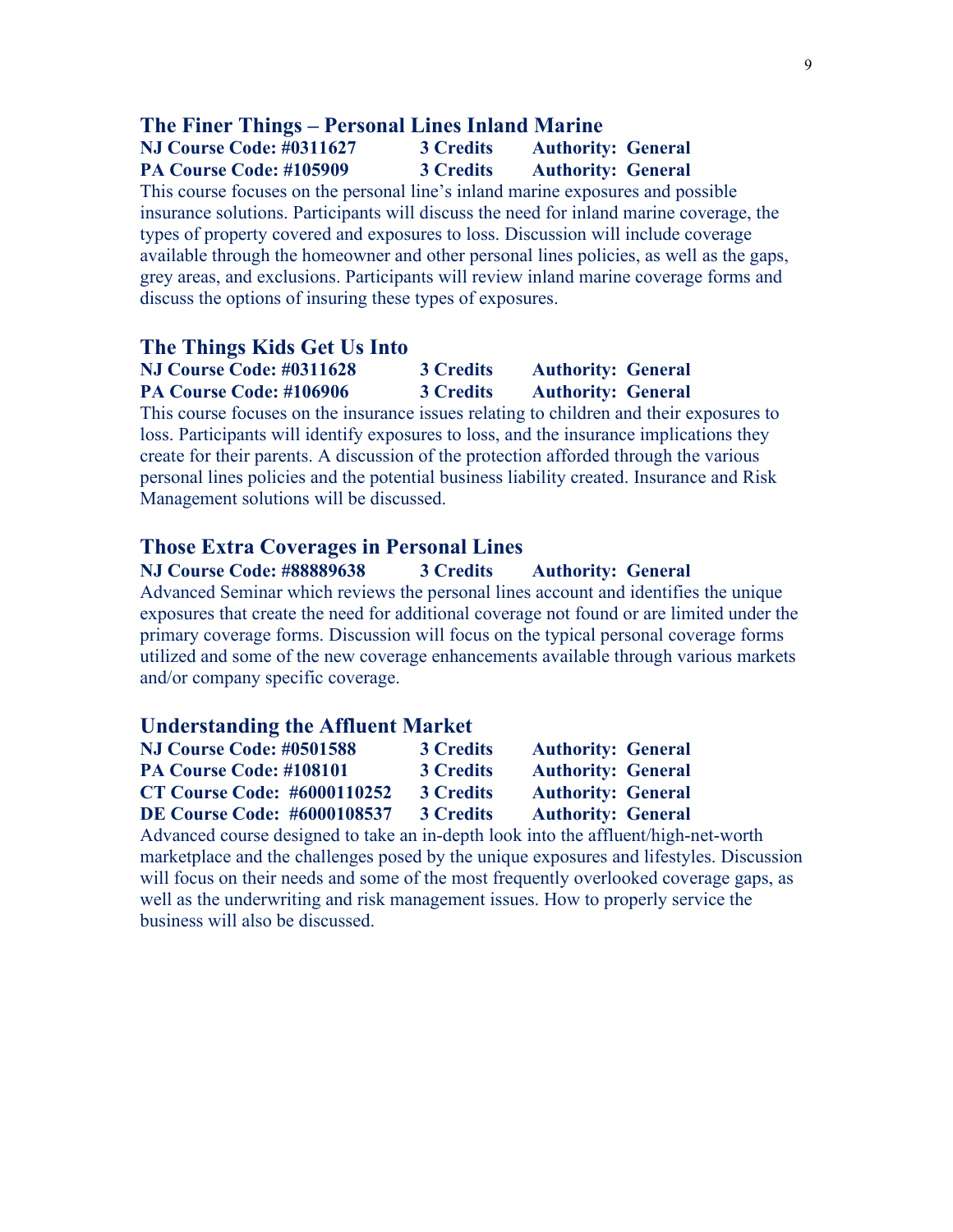## **Underwriting Personal Auto**

## **NJ Course Code: #0502904 3 Credits Authority: General**

Advanced course which focuses on utilizing strong underwriting techniques when providing automobile coverage for personal lines clients. Participants will discuss the use applications, underwriting guidelines, and risk management techniques and their importance in a successful client relationship. Discussion will also include the risk management approach of understanding the entire account instead of a mono-line approach to coordinate other coverages to reduce and/or minimize errors and omissions claims.

## **Working with the Home-Based Business Owner**

**NJ Course Code: #0403277 3 Credits Authority: General**

Advanced course provides the agent with the information necessary to explore the opportunities of the in-home business and provide insurance solutions through a variety of personal lines endorsements, in home business products and commercial lines policies. Limitations and exclusions and gaps in the personal lines policies will be discussed along with some of the standard endorsements available. Discussion and review of several inhome business products will be provided along with risk management and underwriting issues which will assist the participant in determining coverage options available for these exposures.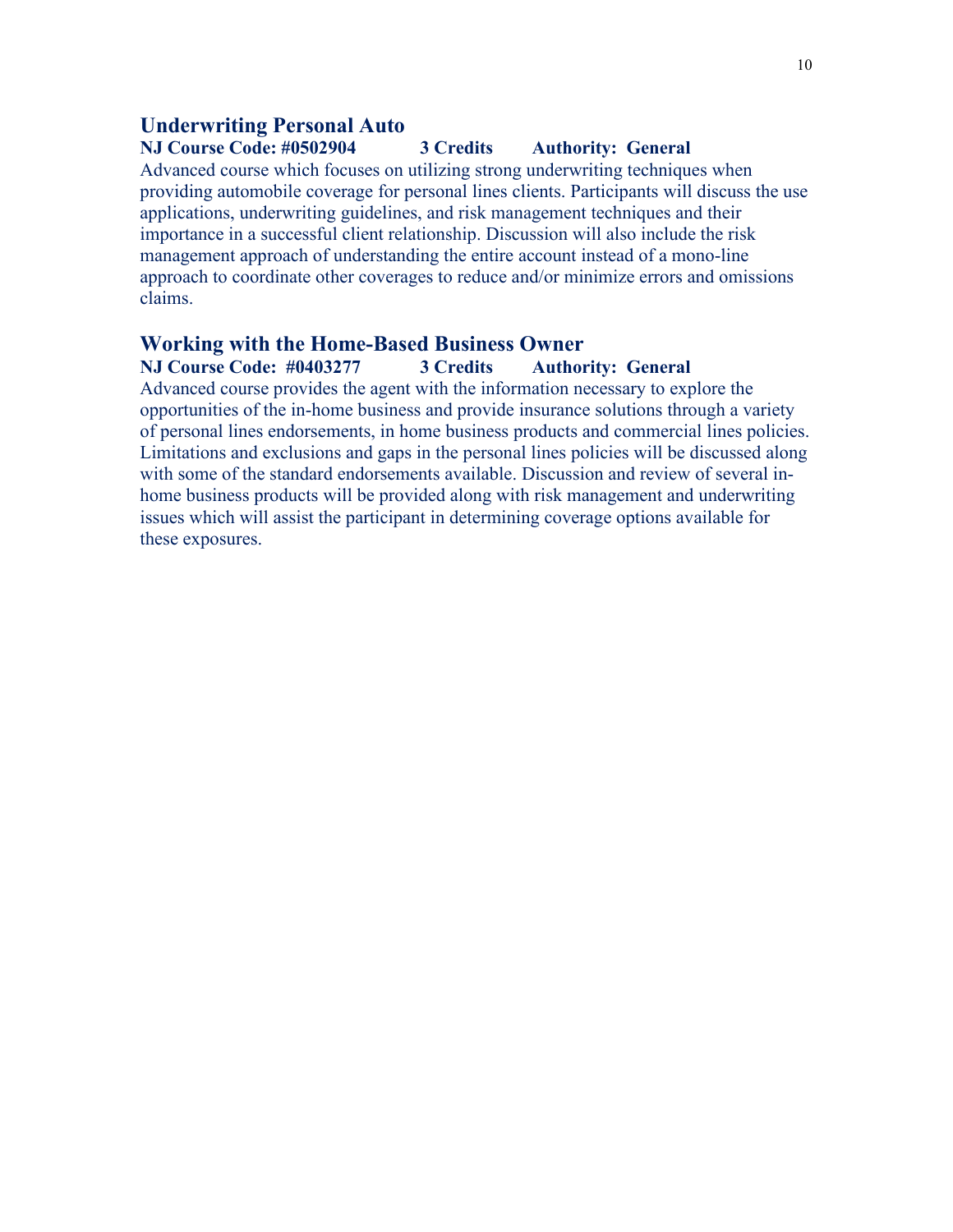# **Commercial Lines**

# **Additional Interests- Adding Other Parties to Your Insurance Contract**

| <b>NJ Course Code: #0310498 3</b> | <b>3 Credits</b> | <b>Authority: General</b> |
|-----------------------------------|------------------|---------------------------|
| PA Course Code: #133113           | <b>3 Credits</b> | <b>Authority: General</b> |
| CT Course Code: #116506           | <b>3 Credits</b> | <b>Authority: P/C</b>     |

This course explores the issues of adding additional interests to insurance policies and what happens when their interest appears. The risk management process will be discussed to provide insurance and non-insurance alternatives to handling the issues of additional insureds. Discussion will include property and liability interests and how these clauses affect the outcome of claims settlement. Claims scenarios will be presented and discussed to demonstrate possible outcomes to all parties involved.

#### **Add me to the Policy or Else – Additional Insureds**

| <b>NJ Course Code: #0314782</b> | <b>3 Credits</b> | <b>Authority: General</b> |
|---------------------------------|------------------|---------------------------|
| PA Course Code: #105394         | <b>3 Credits</b> | <b>Authority: General</b> |
| <b>CT Course Code: NEW</b>      |                  |                           |

This course explores the issues of adding additional interests to insurance policies and what happens when their interest appears. The risk management process will be discussed to provide insurance and non-insurance alternatives to handling the issues of additional insureds. Discussion will include property and liability interests and how these clauses affect the outcome of claims settlement. Claims scenarios will be presented and discussed to demonstrate possible outcomes to all parties involved.

#### **Business Auto Coverages**

**NJ Course Code: #0501203 3 Credits Authority: General PA Course Code: #117506 3 Credits Authority: General** Advance course which explores the Business Auto Coverage Form & some of the

endorsements generally used to tailor coverage to meet the client's need. In depth discussion will provide the applicant with a solid understanding of business auto insurance and how it can be used to cover the organization's automobile loss exposures.

## **Certificates & Related Issues- The Good, Bad & Ugly NJ Course Code: #88889985 3 Credits Authority: P/C**

Description: This course examines the primary tools used by organization to transfer liability to others through contracts and additional insured endorsements. We begin with an overview of the different types of contracts used and how the commercial general liability policy responds to transfer or assumption of risk. Attendees will discuss the insurance certificate, focusing on some of the problems encountered when parties rely on information provided through the certificate of insurance. We will also discuss actual court cases relating to the issuance of a certificate of liability.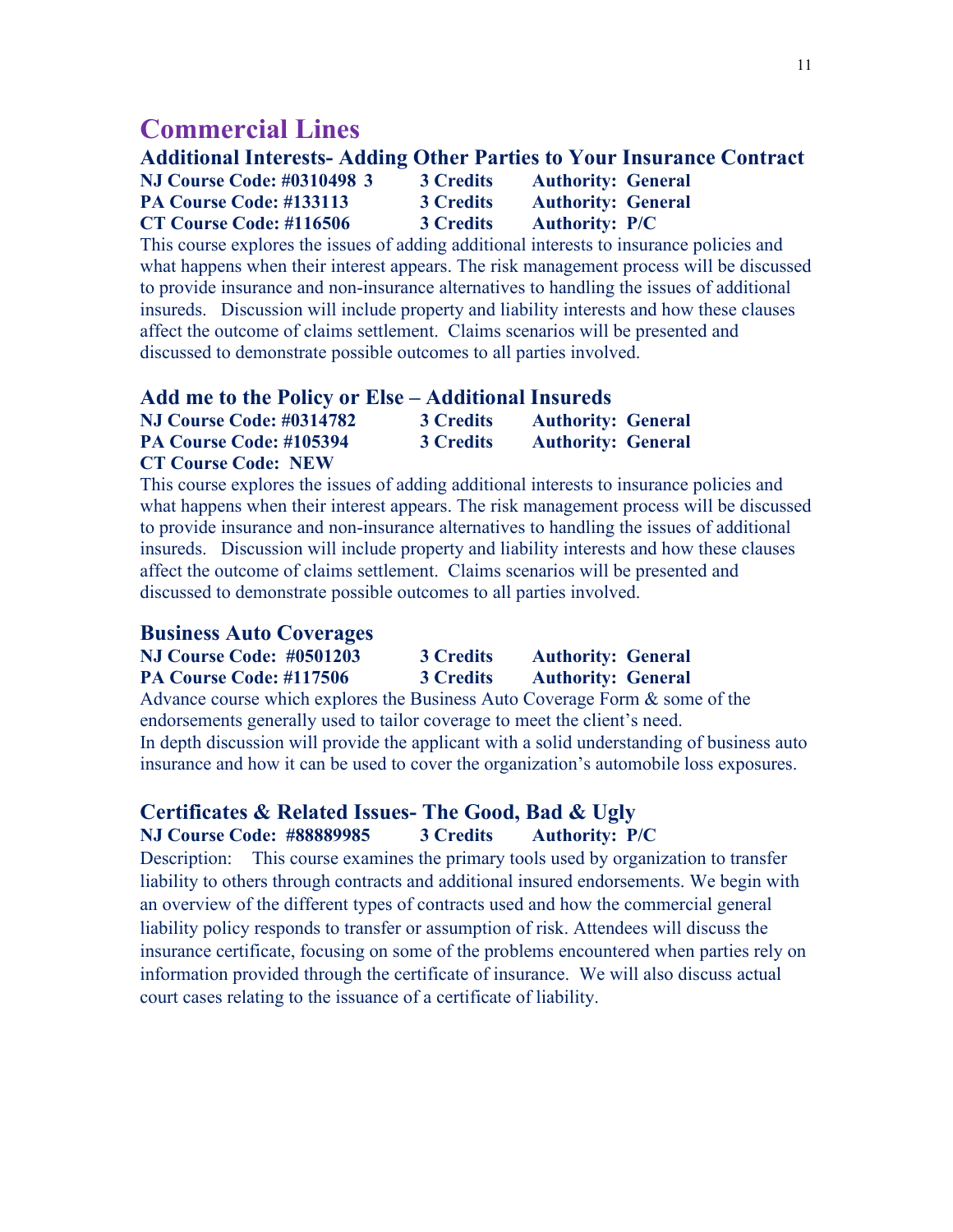# **Commercial Claims Management &Litigation**

#### **NJ Course Code: #0310758 3 Credits Authority: General**

This course provides an in-depth discussion on commercial lines claims handling, management, and settlement issues. The course will focus on the process of a claim from the occurrence and what happens at the company level, as well as all parties who become involved throughout the investigation, coverage issues and settlement process Focus on actual claims scenarios which have resulted in court cases and will provide information and facts regarding legal issues and consideration in claims management and settlement. Participants will review actual cases and share their knowledge and experience.

## **Commercial General Liability-Tailoring Coverage to the Needs of Your Insured**

| <b>NJ Course Code: #0310741</b> | <b>3 Credits</b> | <b>Authority: General</b> |
|---------------------------------|------------------|---------------------------|
| PA Course Code: #117674         | <b>3 Credits</b> | <b>Authority: General</b> |
| CT Course Code: #116506         | <b>3 Credits</b> | <b>Authority: P/C</b>     |

Advanced Course which provides a detailed review of the Commercial General Liability policy exclusions, which highlight the gaps in coverage faced by many commercial risks. The student will become familiar with many of the endorsements and policies that are available to address some of these exposures to risk. The student will learn the skills necessary to tailor the Commercial General Liability Policy to the specific needs of a client.

#### **Commercial General Liability Overview**

**NJ Course Code: 0314778 3 Credits Authority: General** Advanced Commercial Lines course, which will provide the insurance professional with a review of the standard ISO CGL coverage form including occurrence and claims made. Focus will be on whom is an insured, scope of coverage, limitations, and exclusions. Coverage options available using standard endorsements will be discussed as well as company specific and manuscript forms companies are currently utilizing. Other liability policy forms such as EBL and professional exposures will also be included.

### **Commercial Lines Court Cases & Decisions I**

| <b>NJ Course Code: #0314773</b> | <b>3 Credits</b> | <b>Authority: General</b> |
|---------------------------------|------------------|---------------------------|
| PA Course Code: #118974         | <b>3 Credits</b> | <b>Authority: General</b> |

Advanced course, which provides an in-depth discussion on actual claims scenarios, which have resulted in court cases. The course will provide information and facts regarding legal issues and consideration in claims management and settlement. Participants will discuss the coverage issues and review actual cases and share their knowledge and experience. Participants will be able to provide their clients with knowledge which will assist them when an actual claim occurs, and possible outcomes based on actual claims presented through the court system.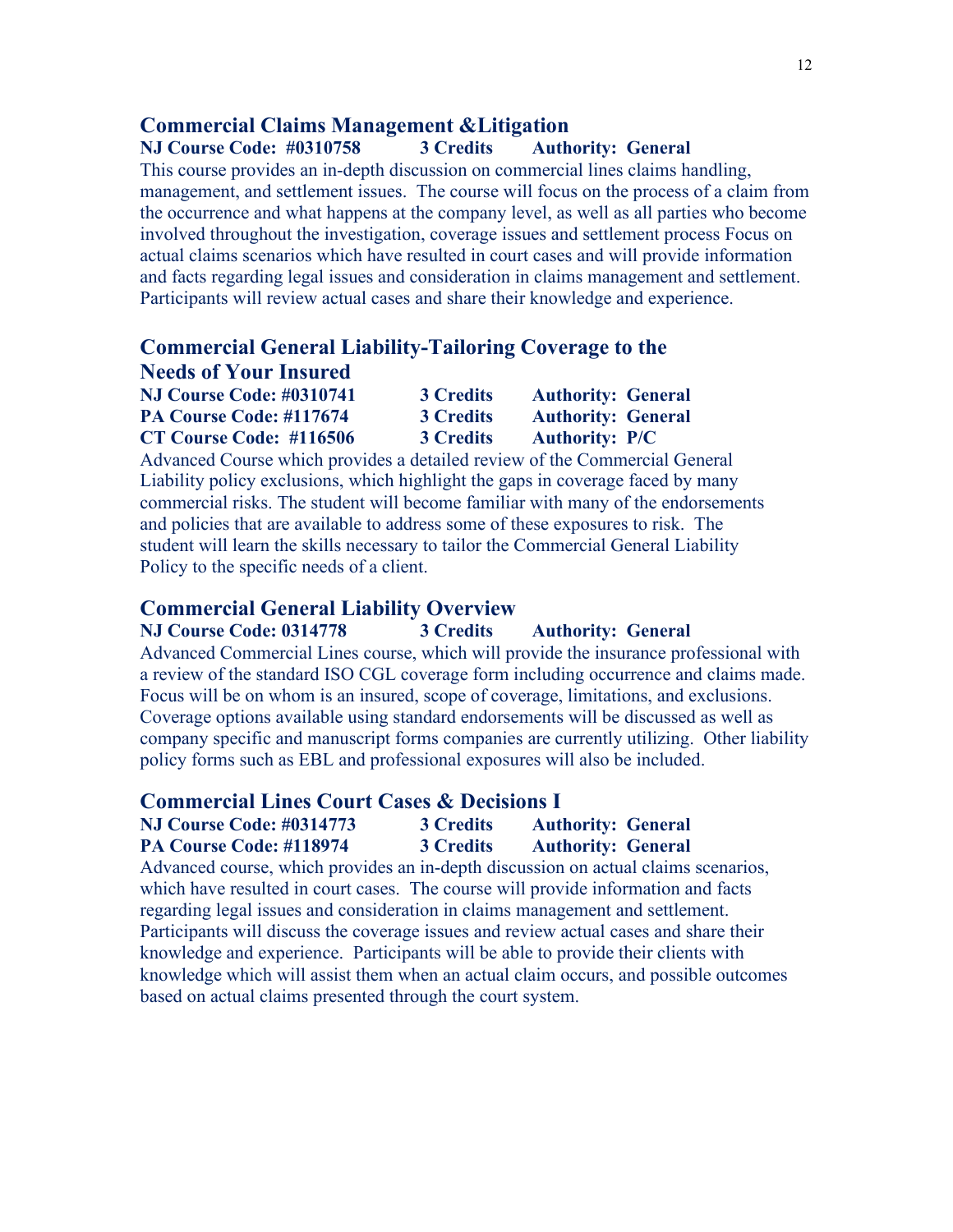# **Commercial Lines Court Cases & Decisions II**

**NJ Course Code: #0310742 3 Credits Authority: General**

Advanced course, which provides an in-depth discussion on actual claims scenarios, which have resulted in court cases. The course will provide information and facts regarding legal issues and consideration in claims management and settlement. Participants will discuss the coverage issues and review actual cases and share their knowledge and experience. Participants will be able to provide their clients with knowledge which will assist them when an actual claim occurs, and possible outcomes based on actual claims presented through the court system.

#### **Commercial Property-Tailoring Coverage to the Needs of Your Insured**

| <b>NJ Course Code: #0314763</b> | <b>3 Credits</b> | <b>Authority: General</b> |  |
|---------------------------------|------------------|---------------------------|--|
| PA Course Code: #114312         | <b>3 Credits</b> | <b>Authority: General</b> |  |
| <b>CT Course Code: #11605</b>   | <b>3 Credits</b> | <b>Authority: General</b> |  |

Advanced course which provides a detailed review of the Commercial Property, Businessowners and Business Income Forms. Course will highlight the gaps in Coverages faced by many commercial risks. The student will become familiar many of endorsements that are available to address some of the exposures of these risks. The students will learn the skills necessary to tailor the most used Property forms so the specific needs of a client.

## **Commercial Property- Understanding Policy Forms**

| <b>NJ Course Code: #0314763</b> | <b>3 Credits</b> | <b>Authority: General</b> |
|---------------------------------|------------------|---------------------------|
| PA Course Code: #132238         | <b>3 Credits</b> | <b>Authority: General</b> |
| CT Course Code: #115605         | <b>3 Credits</b> | <b>Authority: P/C</b>     |

This course will familiarize the student with the coverage provided by the three ISO Commercial Property Cause of Loss forms. The student will become familiar with the types of perils covered by the various forms and will learn how to apply that knowledge. We will look at several ISO endorsements and how they can be used to tailor coverage under the standard forms to the needs of commercial policyholders.

# **Community Association Coverages – The Ins & Outs of Writing Condos, Co-ops & Townhouse Associations**

**NJ Course Code: #0310736 3 Credits Authority: General**

This course provides an in-depth discussion on the unique issues and insurance solutions for Condominium Associations. Review of the governing documents will provide the agent with the knowledge necessary to provide a comprehensive commercial insurance program for these clients. Review of the coverage form and commonly used endorsements available through standard and the non-standard marketplace will be included. Other coverages needed by many associations to round out their insurance package will also be included.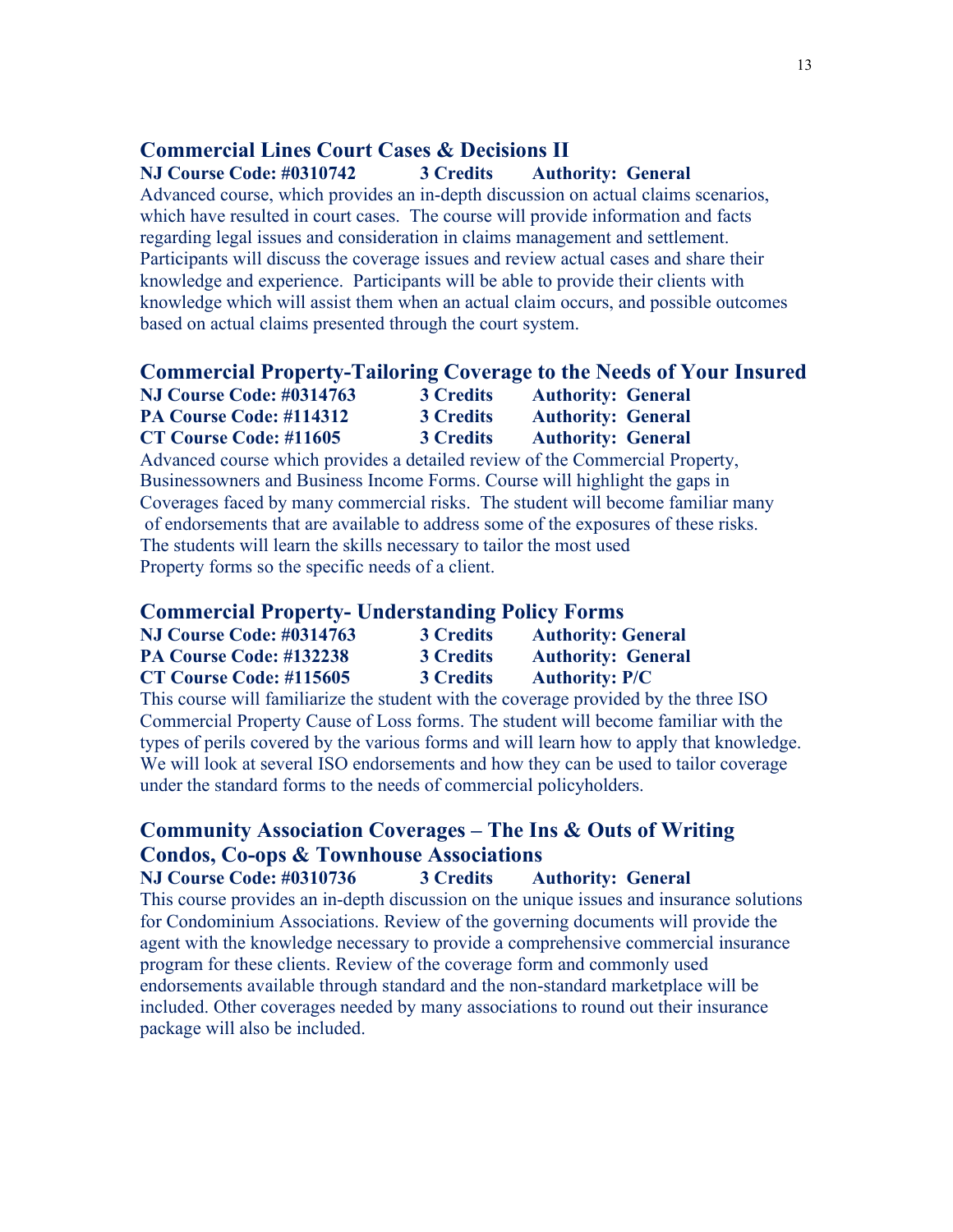#### **Construction Defects – The Insurance Issues**

**NJ Course Code: #0403290 3 Credits Authority: General CT Course Code: #116581 3 Credits Authority: General**

This course will examine the issues of construction defects. We will discuss the history of the problem and some of the reasons behind the increase in construction defect claims. Included in the discussion of construction defects will be a discussion of the related problem, mold claims. We will discuss ways that the insurance carriers and contractors can limit their exposures in this area. We will discuss how the CGL might respond to these claims and look at several CGL endorsements that might apply to the construction defects issue. We will also discuss additional insured status and contractual transfer of risk, within the context of the construction defect claim.

#### **Crisis Management/Disaster Planning for the Commercial Client**

| <b>NJ Course Code: #0310738</b>                                                       | 3 Credits | <b>Authority: General</b>                                                                  |
|---------------------------------------------------------------------------------------|-----------|--------------------------------------------------------------------------------------------|
| PA Course Code: #114313                                                               | 3 Credits | <b>Authority: General</b>                                                                  |
|                                                                                       |           | Advanced commercial lines course, which provides the participant with the knowledge to     |
|                                                                                       |           | assist their commercial lines clients with risk management techniques, as well as possible |
| insurance solutions to a catastrophic event. Focus will be on discussing and defining |           |                                                                                            |
| "what is a crisis?" and the importance of developing a plan, to eliminate, reduce or  |           |                                                                                            |
|                                                                                       |           | minimize the negative financial impact, to their businesses. Discussion will include the   |
| use of endorsements and coverage options available to enable the agent to provide     |           |                                                                                            |
| necessary protection for their clients.                                               |           |                                                                                            |

# **Cross Training Series- Introducing the Commercial Lines Agent to the Personal Marketplace**

**NJ Course Code: #0403282 3 Credits Authority: General** Advanced personal lines course which provides the experienced personal lines professional an overview to the commercial line's marketplace. Focus will be on learning the basics of commercial underwriting, identification of classes of businesses, types of coverage forms used for commercial clients and the underwriting techniques and applications commonly used. Comparing and contrasting the personal lines coverages  $\&$ underwriting to the commercial line's accounts will provide the professional broader understanding of both personal and commercial lines clients' needs for insurance protection. Personal lines professionals, considering moving to commercial lines or developing additional skills would benefit from the course.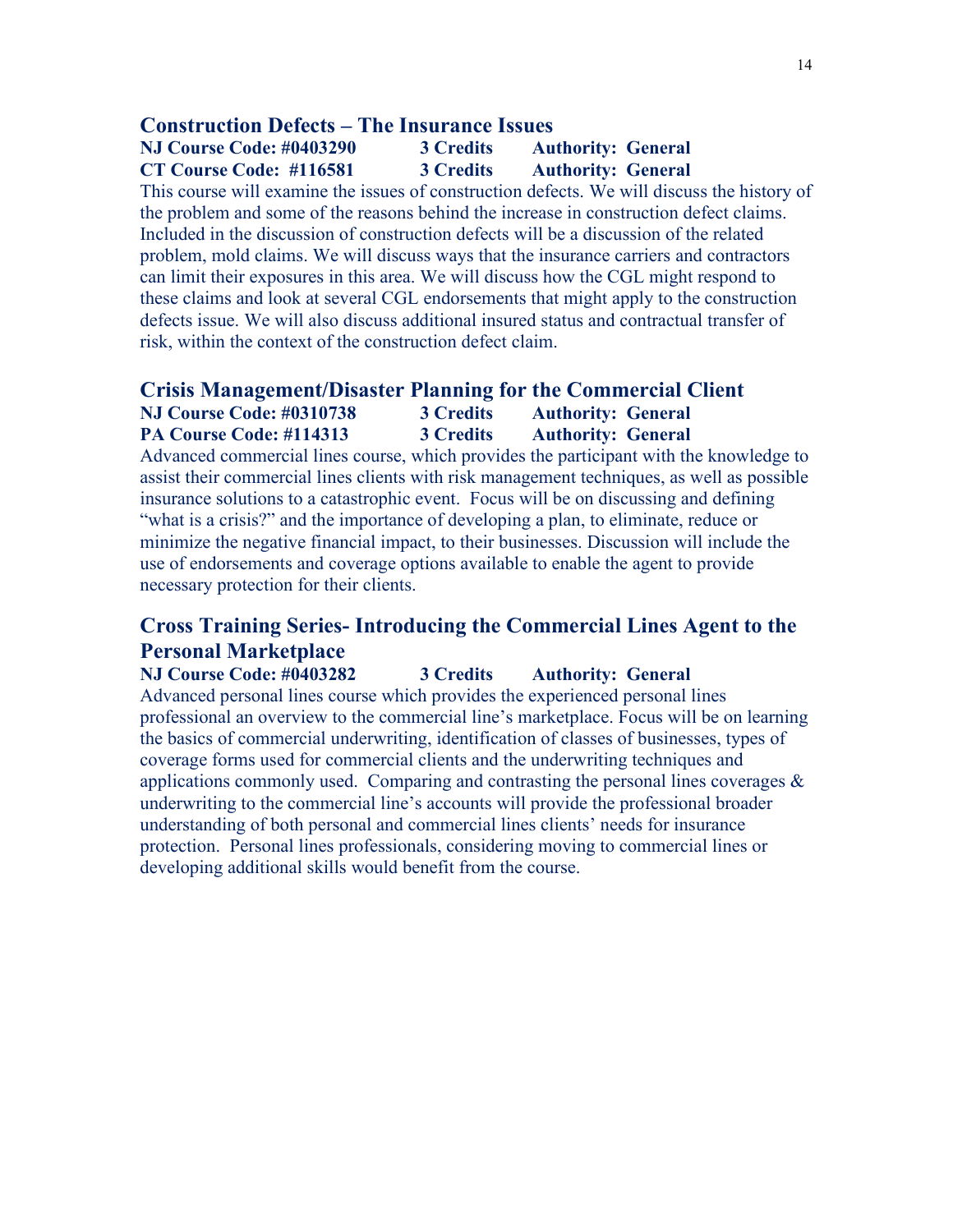## **Current Industry Trends & Changes to Commercial Property General Liability Coverage Forms NJ Course Code: #0310854 3 Credits Authority: General**

Advanced course which provides a discussion on the current industry trends in commercial lines. Focus will be on discussing recent events and the impact to the commercial marketplace. A review of the newly revised Commercial Property changes and Commercial General Liability changes will also be reviewed. Participants will discuss the changes to the forms and the impact & use of existing and revised coverage forms for their commercial clients.

### **Directors & Officers – Executive Risks**

| <b>NJ Course Code: #0311115</b> | <b>3 Credits</b> | <b>Authority: General</b> |
|---------------------------------|------------------|---------------------------|
| PA Course Code: #133112         | <b>3 Credits</b> | <b>Authority: General</b> |
| CT Course Code: #116306         | <b>3 Credits</b> | <b>Authority: P/C</b>     |

This course provides the opportunity for the experienced insurance professional to explore the important issues of Executive Risks and to provide insurance solutions. Discussion will provide historical background, evolvement of D&O coverage and current trends in the marketplace. Focus will be on the Coverage forms, underwriting issues, and concerns, maximizing the basic coverage form common policy limitations and exclusions. Use of case law and possible claim situations will provide the participant with an understanding of the exposures and knowledge necessary to provide a comprehensive D&O product.

## **Employment Practices – EPLI**

| NJ Course Code: #403274                 | <b>3 Credits</b> | <b>Authority: General</b> |
|-----------------------------------------|------------------|---------------------------|
| PA Course Code: #132092 Class           | <b>3 Credits</b> | <b>Authority: General</b> |
| PA Course Code: #132091 Web             | <b>3 Credits</b> | <b>Authority: General</b> |
| CT Course Code: #115493 Class 3 Credits |                  | <b>Authority: P/C</b>     |
| CT Course Code: #115494 Web 3 Credits   |                  | <b>Authority: P/C</b>     |
|                                         |                  |                           |

Advanced commercial lines course for the commercial line's insurance professional. Discussion will overview the limitations and exclusions commonly found in commercial lines coverage forms, provide risk management techniques and insurance coverage solutions available to meet the ever-changing employer marketplace.

## **E&O Identification & Prevention for Commercial Lines**

**NJ Course Code: #0403285 3 Credits Authority: General** Advanced seminar which provides a discussion on Errors & Omissions for Commercial Lines. Focus will be on prevention and procedures to minimize, reduce or eliminate errors and omissions claims. Discussion will include examining the tools and software options available in automated systems and providing techniques and possible solutions to challenges of E&O prevention. Actual claim scenarios will be reviewed and discussed.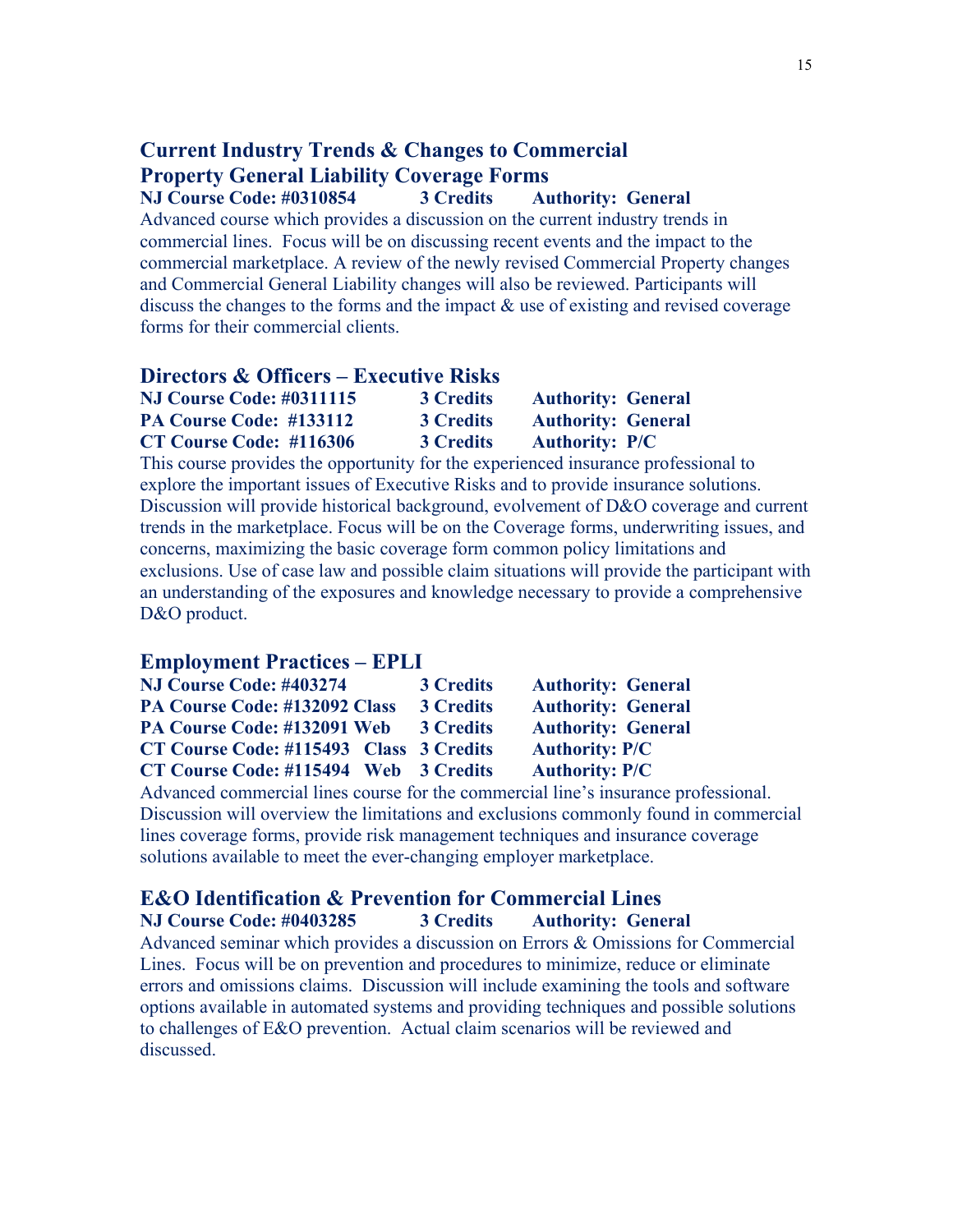# **Executive Risks – D&O**

## **NJ Course Code: #0314775 3 Credits Authority: General**

This course provides the opportunity for the experienced insurance professional to explore the important issues of Executive Risks and to provide insurance solutions. Discussion will provide historical background, evolvement of D&O coverage and current trends in the marketplace. Focus will be on the Coverage forms, underwriting issues, and concerns, maximizing the basic coverage form common policy limitations and exclusions. Use of case law and possible claim situations will provide the participant with an understanding of the exposures and knowledge necessary to provide a comprehensive D&O product.

#### **Garage Exposures**

**NJ Course Code: #0314765 3 Credits Authority: General PA Course Code: NEW**

**CT Course Code: NEW**

Advanced class on the Garage Policy. Focus will be on the risk management process and insurance solutions of commercial auto & garage operations. Discussion will include identifying eligible classes of businesses and coordinating coverages to provide a comprehensive commercial package program. Use of possible claim scenarios will be included to broaden the participant's perspective of potential exposures to loss.

#### **Group Liability**

## **NJ Course Code: #88890533 3 Credits Authority: Casualty PA Course Code: #121701 3 Credits Authority: General**

Advanced course with focus on some of the professional liability exposures an individual or organization needs when performing their professional duties in conjunction with their commercial enterprises. The course will provide an overview of three major types of professional liability and coverage options. Discussion will also include typical claim scenarios and loss control measures to manage the loss exposures.

#### **Insuring Condominium Associations**

**NJ Course Code: #0314767 3 Credits Authority: General** This course provides an in-depth discussion on the unique issues and insurance solutions for Condominium Associations and HOAs. Review of the governing documents will provide the agent with the knowledge necessary to provide a comprehensive commercial insurance program for these clients. Review of the coverage form and commonly used

endorsements available through standard and the non-standard marketplace will be included. Other coverages needed by many associations to round out their insurance package will also be included. Emphasis on Risk Management and underwriting issues are a focus and will assist the agent in successfully writing association accounts.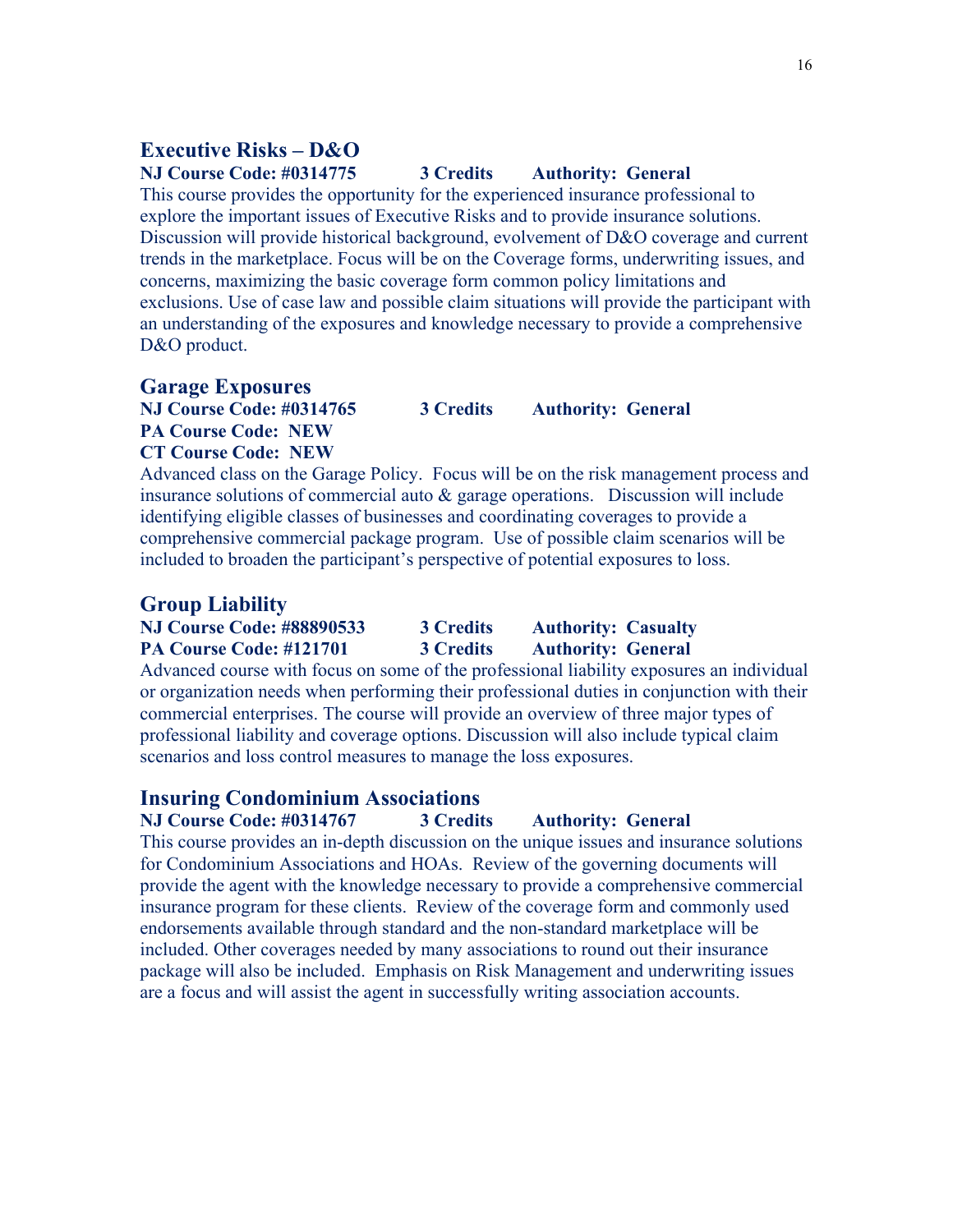## **Insuring Contractors**

## **NJ Course Code: #88902455 3 Credits Authority: General**

This course examines a variety of inland marine exposures faced by contractors and the policies available to cover those exposures. We will discuss builders' risk coverage, installation floaters and contractors' equipment policies. For each topic, we will discuss the coverage afforded by commonly used forms and some of the exclusions to watch out for. We will then discuss certain features of the Commercial General Liability policy and endorsements that are sometimes added. We will focus on the effect these features and endorsements have on a contractor's insurance program.

#### **Let's Talk Commercial Property – An Overview**

**NJ Course Code: #0301731 3 Credits Authority: General**

Advanced provides the experienced commercial lines insurance professionals with the review of commercial property forms. Discussion will include identifying the elements and documents that form a commercial property part of a commercial package Focus of discussion will include understanding the Building and Personal Property Coverage form as well as examining the differences between the causes of loss forms.

#### **Let's Talk Commercial General Liability**

**NJ Course Code: #0310740 3 Credits Authority: General** Advanced commercial lines course providing the insurance professional with a review of the commercial general liability coverages. Using risk management techniques participants will explore liability issues of commercial insureds and provide insurance solutions through use of coverage forms, endorsements, and excess and/or umbrella coverages. Discussion will also include the importance of excess liability policies and commercial umbrellas, their uses, coverage options and common exclusions.

# **Liability Risk Transfer NJ Course Code: #403295 3Credits Authority: General PA Course Code: #111781 3 Credits Authority: General**

This course examines the primary tools used by organizations to transfer liability to others, the contract, and the additional insured endorsement. We begin with an overview of the different types of contracts used and discuss how the CGL policy responds to liability assumed under contract. We will look at the use of additional insured endorsements and study, in detail, the most used ones. We will discuss how to integrate the two approaches to risk transfer and look at the benefits drawbacks of each. Lastly, we will study the insurance certificate, focusing on some of the problems one encounters when relying on a certificate of insurance.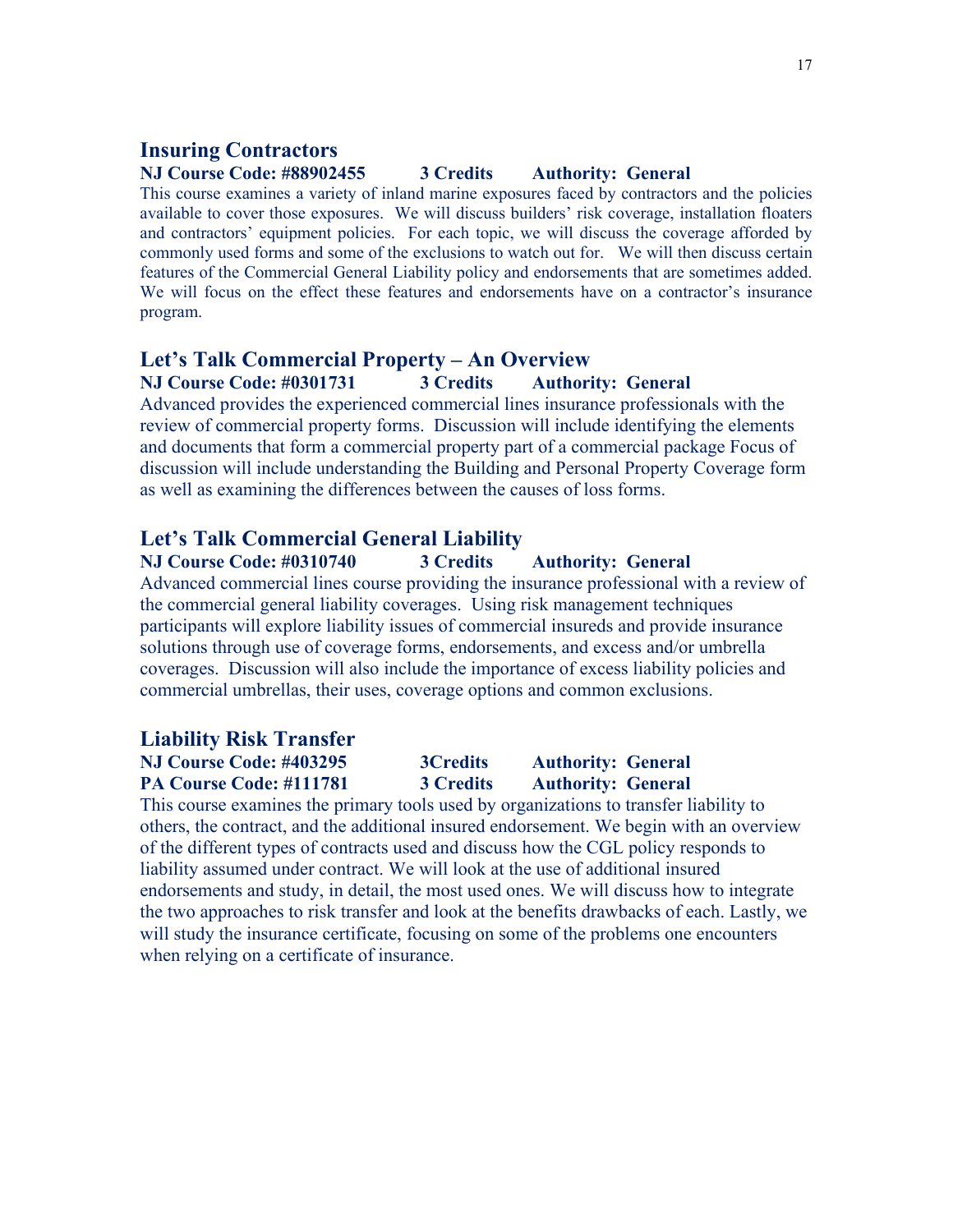#### **Reviewing Commercial Lines Court Cases**

## **NJ Course Code: #403278 3 Credits Authority: General PA Course Code: #113866 3 Credits Authority: General**

Advanced course which provides an in-depth discussion on actual claims scenarios which have resulted in court cases. The course will provide information and facts regarding legal issues and consideration in claims management and settlement. Participants will discuss the coverage issues, review actual cases, and share their knowledge and experience. Participants will be able to provide their clients with knowledge which will assist them when an actual claim occurs, and possible outcomes based on actual claims presented through the court system.

## **Situations & Solutions in Commercial Automobile**

#### **NJ Course Code: #0314747 3 Credits Authority: General**

Advanced course, which provides a discussion on actual situations relating to the Commercial auto policy and possible solutions. The focus of the course is a round table discussion on the coverage "what ifs" and claims that arise in the interpretation of the coverage form. Participants will review the coverage form as it relates to the situation and offer possible insurance and non-insurance techniques to treat these exposures through use of endorsements and/or risk management techniques.

# **Situations & Solutions in Commercial General Liability**

#### **NJ Course Code: #0314746 3 Credits Authority: General PA Course Code: #112860 3 Credits Authority: General**

Advanced course which, provides a discussion on actual situations relating to the Commercial General Liability Policy and possible solutions. The focus of the course is a round table discussion on the coverage "what ifs" and claims that arise in the interpretation of the coverage form. Participants will review the coverage form as it relates to the situation and offer possible insurance and non-insurance techniques to treat these exposures through use of endorsements and/or risk management techniques.

#### **Situations & Solutions in Commercial Property Forms**

| <b>NJ Course Code: #0314747</b> | <b>3 Credits</b> | <b>Authority: General</b> |
|---------------------------------|------------------|---------------------------|
| <b>PA Course Code: #113138</b>  | <b>3 Credits</b> | <b>Authority: General</b> |

Advanced course, which provides a discussion on actual situations relating to the commercial property forms and possible solutions. The focus of the course is a round Table discussion on the coverage "what ifs" and claims that arise in the interpretation of the coverage form. Participants will review the coverage form as it relates to the situation and offer possible insurance and non-insurance techniques to treat these exposures through use of endorsements and/or risk management techniques.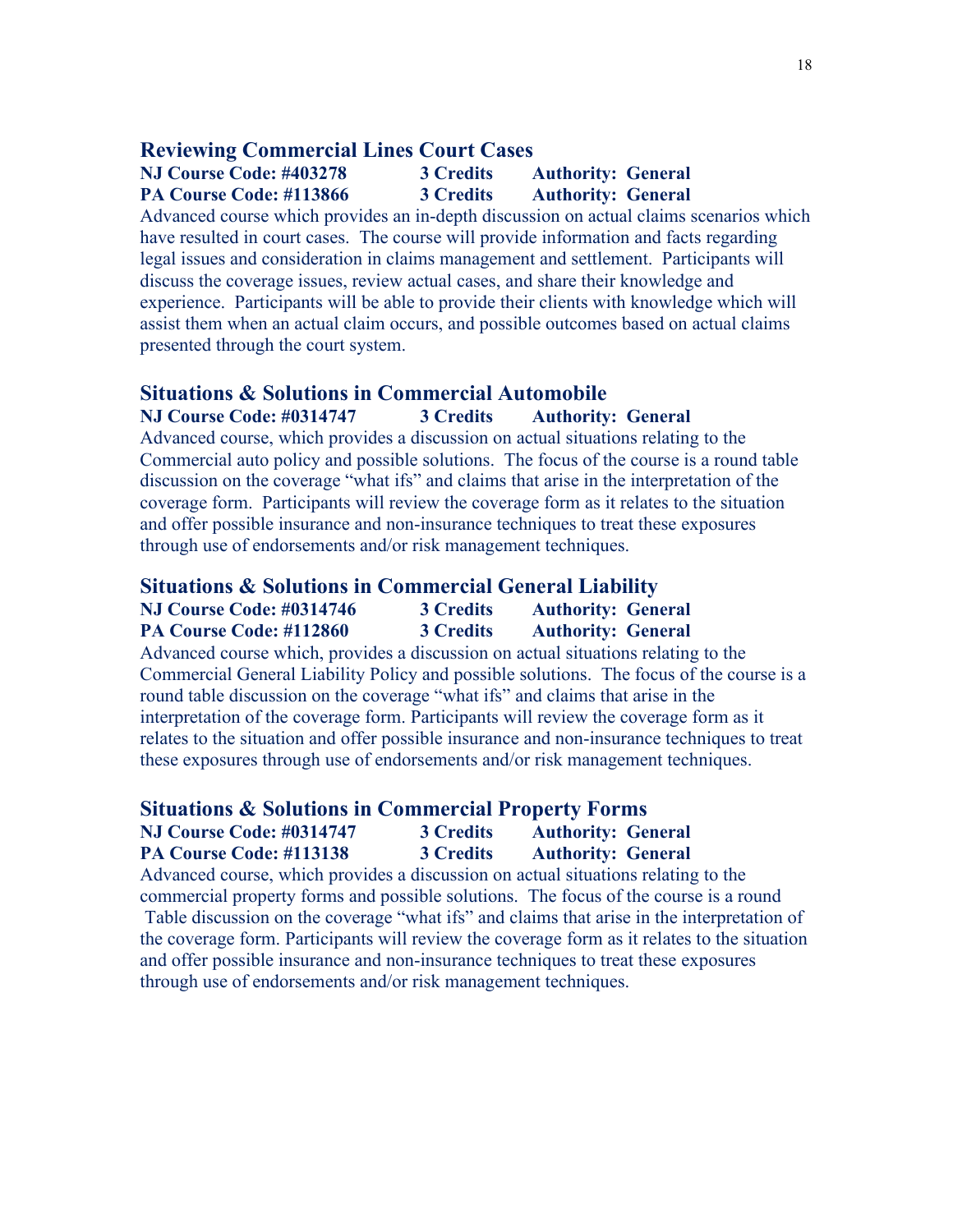# **Situations & Solutions in Miscellaneous Commercial Lines**

# **NJ Course Code: #0310753 3 Credits Authority: General**

Advanced course which provides a discussion on actual situations relating to Miscellaneous Commercial Lines Coverage issues & possible solutions. The focus of the course is a round table discussion on the coverage of "what ifs" and claims that arise in the interpretation of coverage forms. Participants will review coverage areas as it applies to the situation and offer possible insurance and non-insurance techniques to treat these exposures.

### **The Ins and Outs of BOP**

# **NJ Course Code: #0504219 3 Credits Authority: General PA Course Code: #117675 3 Credits Authority: General**

Advanced course which provides a detailed review of the Businessowners Coverage form. Course will highlight the advantages vs. the disadvantages of using the BOP form. The student will become familiar many of endorsements that are available to address some of the exposures of these risks. The students will learn the skills necessary to tailor the most used Property forms so the specific needs of a client.

## **Time Element for Commercial Risks – Business Interruption NJ Course Code: #0403291 3 Credits Authority: General**

This course explores the subject of Business Income and Extra Expense in Commercial Property Coverage. We will take a detailed look at the most encountered Business Income exposures and how they are treated using ISO coverage forms. We will discuss the procedures used to establish a limit of coverage and how coverage is charged for. We will also examine the process of settling a Business Interruption loss, including the parties involved in the claim and what steps are involved in the settlement process. Finally, we will discuss crisis management planning and the effects that a well-designed plan may have.

## **Umbrella & Excess Coverage**

**NJ Course Code: #0310729 3 Credits Authority: General** Advanced Course, which provides an in-depth discussion on commercial umbrella and excess coverages. The course covers commercial umbrella exposures and insurance solutions. Risk Management techniques will be utilized to analyze and explore the issues and alternatives for insureds. Coverage forms will be reviewed and discussed to provide the agent with the knowledge to able to underwrite and provide a comprehensive insurance program.

#### **Understanding Business Income Coverages**

**NJ Course Code: #0314756 3 Credits Authority: General PA Course Code: #117676 3 Credits Authority: General**

Advanced Class, which provides an in-depth review of the Business Income Forms. Participants will discuss the purpose, use and importance of time element coverages. Forms will be discussed in detail as well as endorsements available to customize coverage. Underwriting and claim situations will be provided which should assist the participant in the assessment and selection of coverage for the commercial client.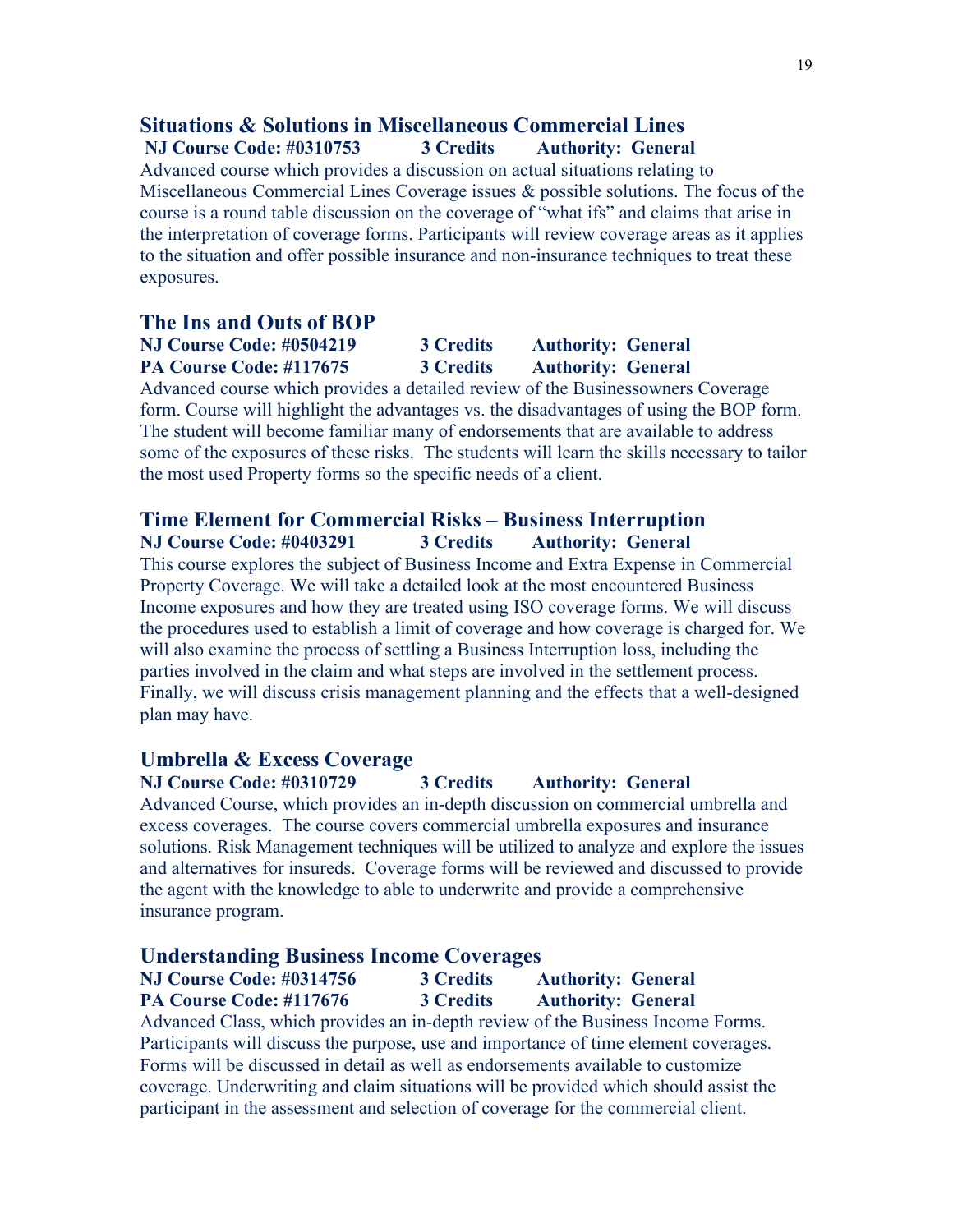### **Understanding Garage Exposures**

| <b>NJ Course Code: #0311116</b> | <b>3 Credits</b> | <b>Authority: General</b> |
|---------------------------------|------------------|---------------------------|
| <b>PA Course Coe: #132889</b>   | <b>3 Credits</b> | <b>Authority: General</b> |
| <b>CT Course Code: #116080</b>  | <b>3 Credits</b> | <b>Authority: P/C</b>     |

Advanced class on insurance exposures of garage operations. Focus will be on the risk management process and insurance solutions of commercial auto & garage operations. Discussion will include identifying eligible classes of businesses and coordinating coverages to provide a comprehensive commercial package program. Use of claim scenarios will be included to broaden the participant's perspective of potential exposures to loss.

### **Underwriting the Small Business Owner**

| <b>NJ Course Code: #0311114</b> | <b>3 Credits</b> | <b>Authority: General</b> |
|---------------------------------|------------------|---------------------------|
| PA Course Code: #117059         | <b>3 Credits</b> | <b>Authority: General</b> |

Advanced course for the commercial lines account representative who wants to underwriting coverage effectively and provide coverage for the small to medium size commercial lines client. By utilizing the Risk Management Techniques, participants will be able to identify the needs of a small/medium size business account and offer insurance solutions to meet both the needs of the company and insured. Discussion will include agent and company issues and concerns when writing commercial accounts and offer solutions to some of the challenges that arise. Commercial coverage forms & endorsements generally used to provide coverage and alternative markets available for the "hard to place risks" or "new business" client will also be discussed.

# **War, Military Action & Terrorism**

## **The Legal & Coverage Issues Facing the Industry**

**NJ Course Code: #0311630 3 Credits Authority: General** Advanced course for commercial lines insurance professionals which focuses on the legal and coverage issues facing the industry regarding the Terrorism Insurance Act. Participants will review the act and discuss the issues facing companies, agents, and consumers. Discussion will include review of some of the terrorism endorsements currently in use, how they impact coverage and the risk management alternatives.

# **Who's Covered?**

| <b>NJ Course Code: #0403293</b> | <b>3 Credits</b> | <b>Authority: General</b> |
|---------------------------------|------------------|---------------------------|
| PA Course Code: #126306         | <b>3 Credits</b> | <b>Authority: General</b> |

This course addresses the subject of who is protected by the most common Commercial Policies written. The student will learn which persons and entities are automatically covered by the insurance contract and will study the methods used to add coverage for other entities. We will discuss additional insured endorsements, contractual liability provisions and coverages, and the interaction between the two.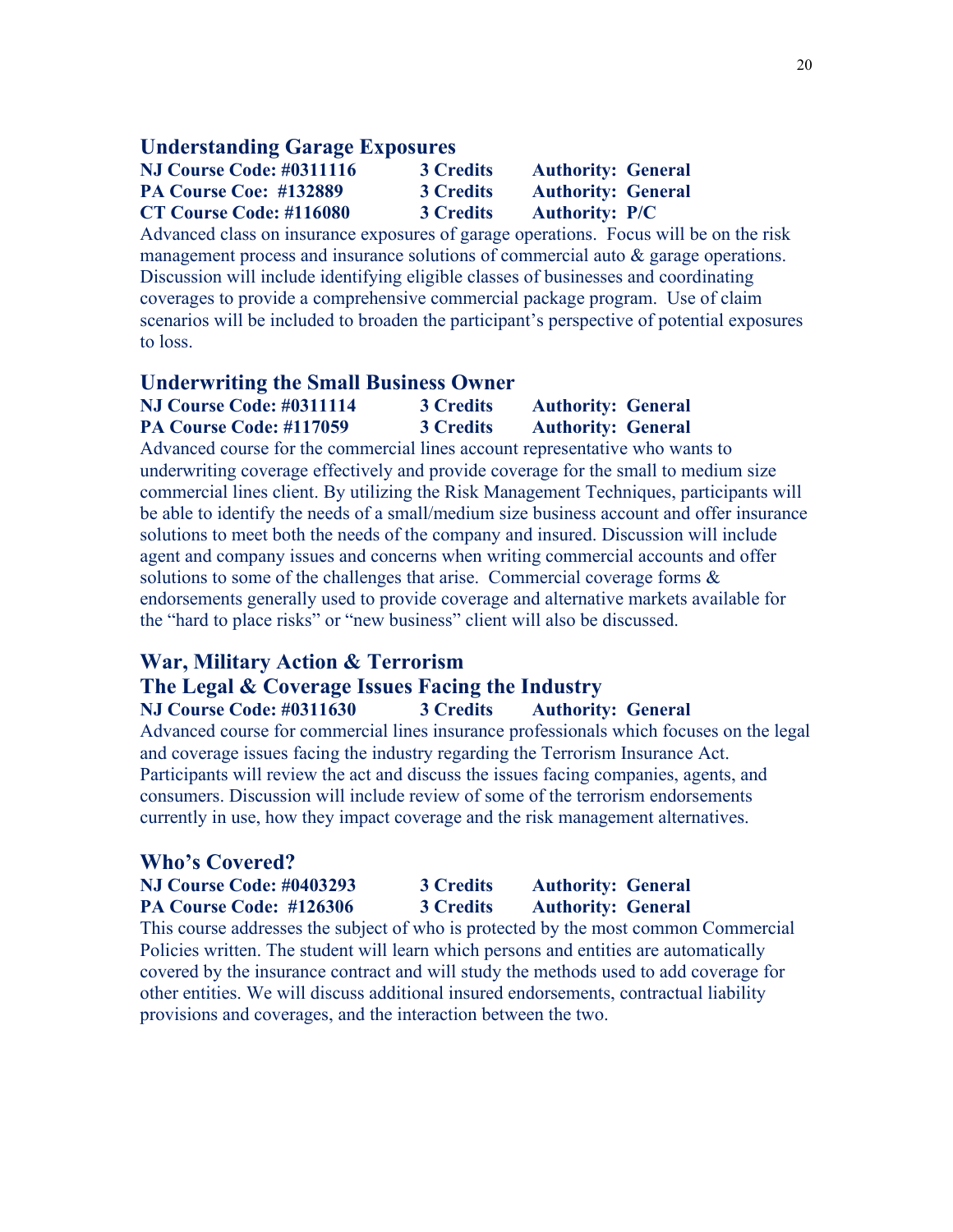## **Who Says We Can't Underwrite? - Underwriting Commercial Accounts NJ Course Code: #0310853 3 Credits Authority: General PA Course Code: #111137 3 Credits Authority: General**

Advanced course for the commercial lines account representative who wants to underwrite Coverage effectively and provide coverage for the client. By utilizing the Risk Management Techniques, participants will be able to identify the needs of a commercial business account and offer insurance solutions that meet both, the needs of the company and the insured. Discussion will include agent and company issues and concerns when writing commercial accounts and possibilities to some challenges that arise.

## **Workers' Compensation – Concepts, Law & Benefits NJ Course Code: #0314769 3 Credits Authority: General PA Course Code: #123567 3 Credits Authority: General**

Advanced course, which will provide the experienced producer with an in-depth analysis of the concepts and law provisions of the worker's compensation insurance. Discussion will include the requirements of employers to provide benefits, rules governing the eligibility, issuance and benefits provided by the insurance policy. Participants will be able to provide their clients with a better understanding of issues surrounding worker's compensation and to provide proper coverage.

# **Ethics**

| <b>Business Ethics</b> |  |  |
|------------------------|--|--|
|                        |  |  |

| <b>NJ Course Code: #0403284</b>     | <b>3 Credits</b> | <b>Authority: Ethics</b>  |
|-------------------------------------|------------------|---------------------------|
| PA Course Code: #108607             | <b>3 Credits</b> | <b>Authority: General</b> |
| <b>DE Course Code: #60001006234</b> | <b>3 Credits</b> | <b>Authority: Ethics</b>  |

This course explores the issues related to professional ethics. Discussion will include the terms and definitions regarding ethical conduct and behavior. In depth discussion of the agent and professional responsibilities regarding agency contracts, authority, and duties as both an agent to the company and agent to third parties. Discussion includes techniques to avoid or reduce errors and omission claims and well as quality customer service issues. Case Studies will be reviewed and presented by participants for discussion and comments

# **Business Ethics & The Insurance Professional**

**NJ Course Code: #0310716 2 Credits Authority: Ethics** This course explores the issues related to professional ethics for the insurance professional. Discussion will include the legal and ethical responsibilities of the insurance professional to all parties involved in the insurance contract and to the public.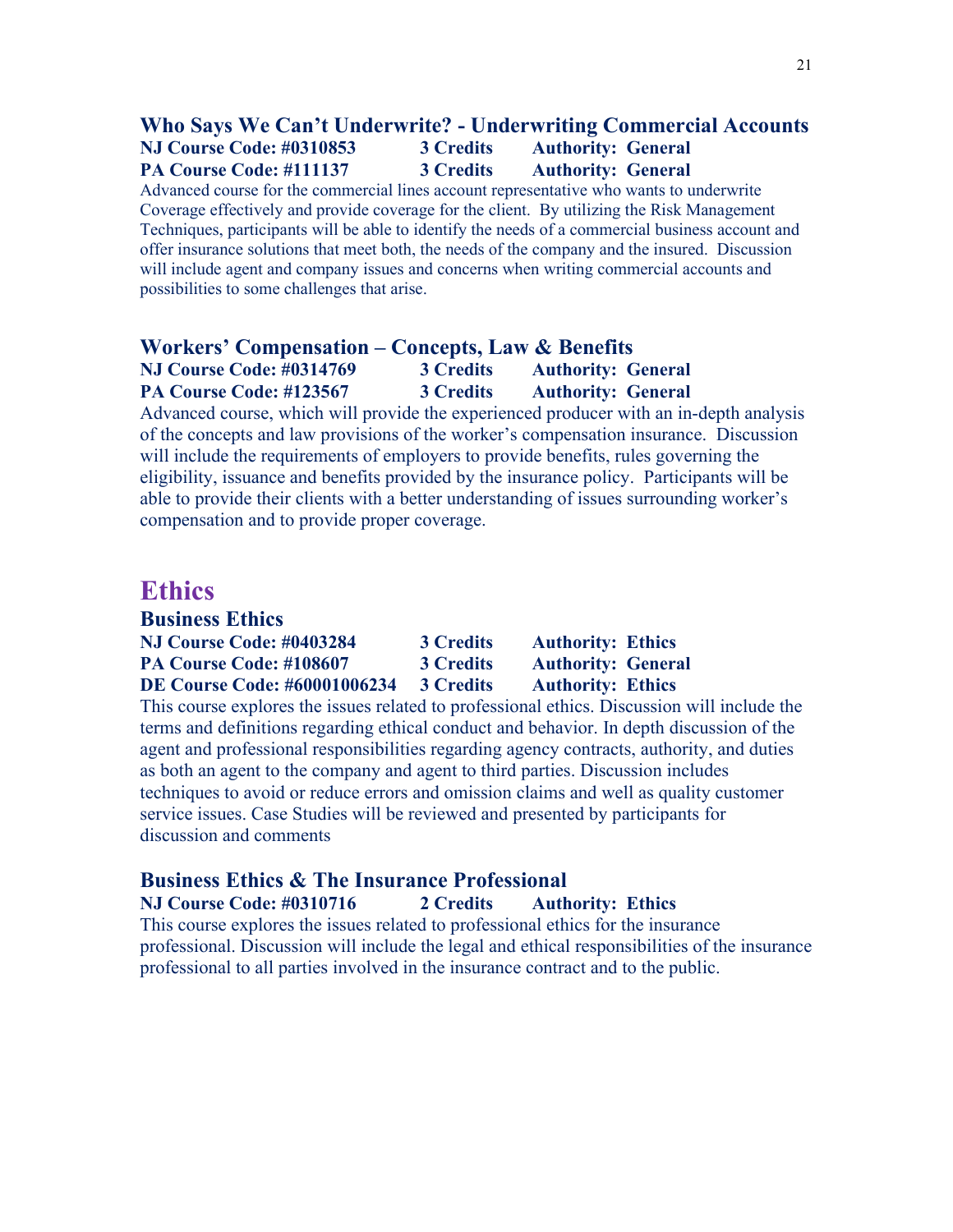#### **Consumer Protective Ethics**

| <b>NJ Course Code: #0311629</b> | <b>3 Credits</b> | <b>Authority: Ethics</b>  |  |
|---------------------------------|------------------|---------------------------|--|
| PA Course Code: #109443         | <b>3 Credits</b> | <b>Authority: General</b> |  |
| CT Course Code: #115847         | <b>3 Credits</b> | <b>Authority: 3 LRE</b>   |  |

This course explores the issues related to professional ethics for the insurance professional and how it relates to the serving the public. Discussion will include case studies to review and discuss with the different approaches to provide ethical and professional conduct.

### **Ethics and E&O Preventions**

| <b>NJ Course Code: #0403275</b> |  | <b>3 Credits</b> |  | <b>Authority: Ethics</b>                                        |  |
|---------------------------------|--|------------------|--|-----------------------------------------------------------------|--|
| PA Course Code: #114315         |  | <b>3 Credits</b> |  | <b>Authority: General</b>                                       |  |
|                                 |  |                  |  | $\mathbf{r}$ and $\mathbf{r}$ and $\mathbf{r}$ and $\mathbf{r}$ |  |

Advanced seminar which provides a discussion on Business Ethics and its Impact on Errors & Omissions Claims. Attendees will understand the importance of ethics, developing a "code of ethics" and discussing possible solutions to ethical dilemmas in the different areas of insurance. Actual situations will be reviewed and discussed.

#### **Professional Ethics- Agency Management & Outstanding Customer Service**

| Castomer Service                |                  |                           |  |  |  |  |  |
|---------------------------------|------------------|---------------------------|--|--|--|--|--|
| <b>NJ Course Code: #0314783</b> | <b>3 Credits</b> | <b>Authority: Ethics</b>  |  |  |  |  |  |
| PA Course Code: #105205         | <b>3 Credits</b> | <b>Authority: General</b> |  |  |  |  |  |

This course explores the issues related to professional ethics, delivery of insurance products and services and quality customer service. In depth discussion of the agent and professional responsibilities regarding agency contracts, authority, and duties as both an agent to the company and agent to third parties. Discussion includes techniques to avoid or reduce errors and omission claims and well as quality customer service issues.

## **Professional Ethics – Ethical Dilemmas & Their Possible Outcomes NJ Course Code: #88889640 3 Credits Authority: Ethics**

Advanced seminar which includes a discussion on Ethical Conduct as it relates to insurance professionals and how those standards and procedures impact the operations of an insurance organization in a positive or negative way.

Participants will discuss the importance of developing and adhering to a personal and professional "code of ethics" and how it helps them negotiate day to day interactions with positive outcomes.

Using actual case scenarios and examples, participants will review and discuss possible solutions to ethical dilemmas in various areas of the insurance industry.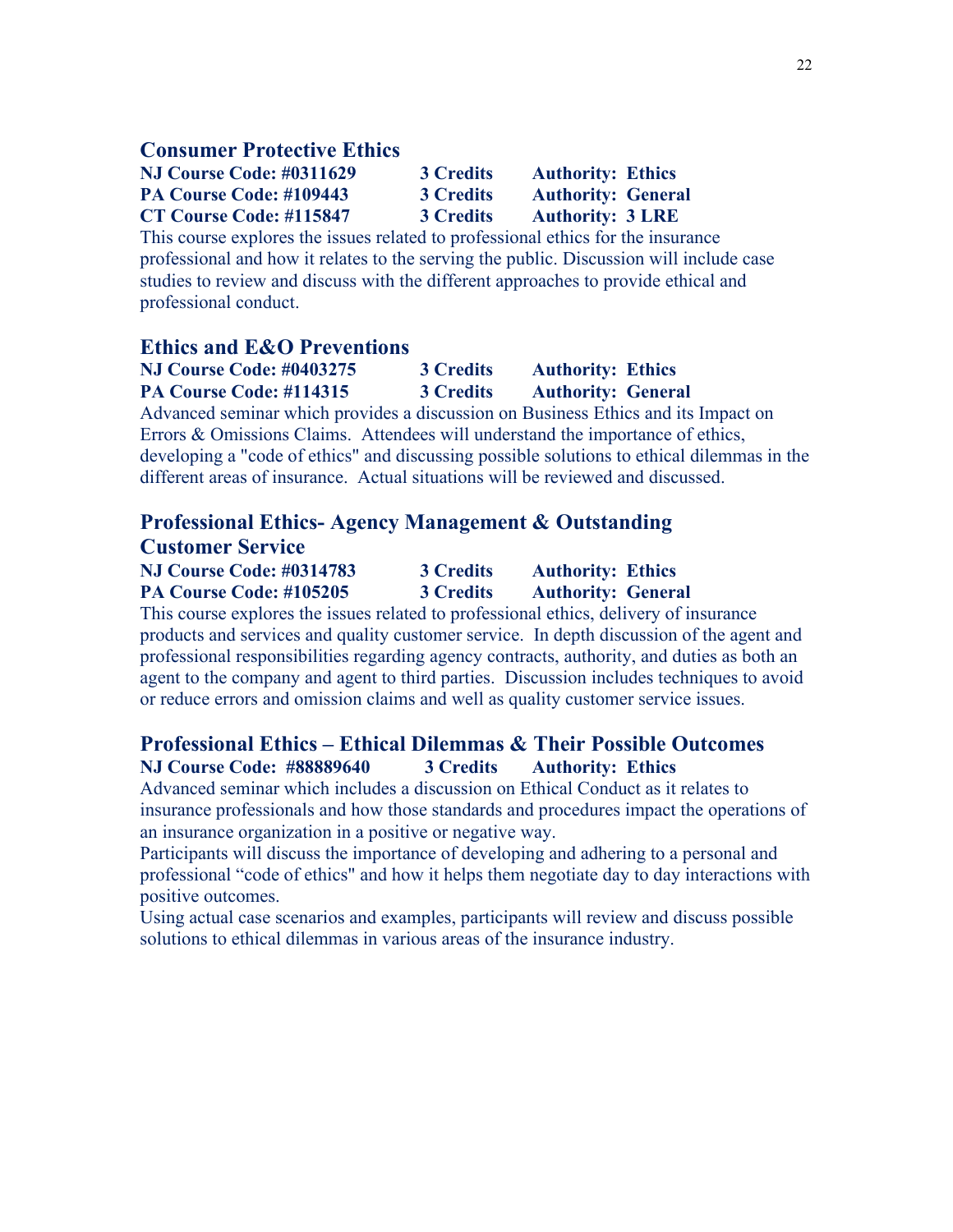# **Professional Ethics – Ethical Conduct Unbecoming and the E&O Claim NJ Course Code: 88890182 3 Credits Authority: Ethics**

Advanced seminar which includes a discussion on Business Ethics, factors relative to developing professional business practices, implementing, and monitoring those practices to incorporate "Best Practices Procedures" for an insurance organization. Participants will discuss the importance of developing and adhering to policies and procedures for E&O prevention as well as a personal and professional "code of ethics". Using actual case scenarios and examples, participants will review and discuss ethical scenarios and the resulting E&O Claims that can result.

# **Fraud Topics**

## **Automobile Insurance Fraud**

### **NJ Course Code: #0314737 3 Credits Authority: Fraud**

Advanced course which explores the issues & considerations of automobile insurance. Participants will review the elements of fraud as it relates to automobile insurance in both personal and commercial lines. Agents will become familiar with the types of fraud, as well as the company investigation and measures taken to identify and prosecute these cases. Actual fraud cases will be presented for example and discussion.

#### **Identity and Credit Fraud – Issues & Solutions**

| <b>NJ Course Code: #0403287</b> | <b>3 Credits</b> | <b>Authority: Fraud</b>   |
|---------------------------------|------------------|---------------------------|
| PA Course Code: #107947         | <b>3 Credits</b> | <b>Authority: General</b> |

Advanced course, which explores the current issues and trends in the increasing rise of identity and credit fraud to individuals and businesses. Participants will discuss the exposures to loss and the insurance issues relating to identity and credit fraud. Discussion will also include consumer protections and some possible insurance solutions as well as risk management alternatives to address these issues.

#### **Insurance Fraud – Identification and Preventions**

| <b>NJ Course Code: #0314784</b> | <b>3 Credits</b> | <b>Authority: Fraud</b>   |  |
|---------------------------------|------------------|---------------------------|--|
| PA Course Code: #104371         | <b>3 Credits</b> | <b>Authority: General</b> |  |

This course explores the issues of identifying and preventing insurance fraud. Participants will identify the different types of insurance fraud including the elements, impact it has on the industry, and preventative measures that can be utilized by insurance professionals. Case scenarios will be presented for example and discussion.

#### **Identifying & Preventing Fraud – An Overview**

**NJ Course Code: 0403276 3 Credits Authority: Fraud**

This course is an overview of the Insurance Fraud. Discussion will include the elements of fraud in the different areas of insurance and discuss the identification and prevention techniques available to address these issues. Discussion will also include the impact, Fraud has on the industry, and preventative measures that can be utilized by insurance professionals. Class will review some of the areas that are considered "red flags" and possible solutions to these scenarios in preventing fraud.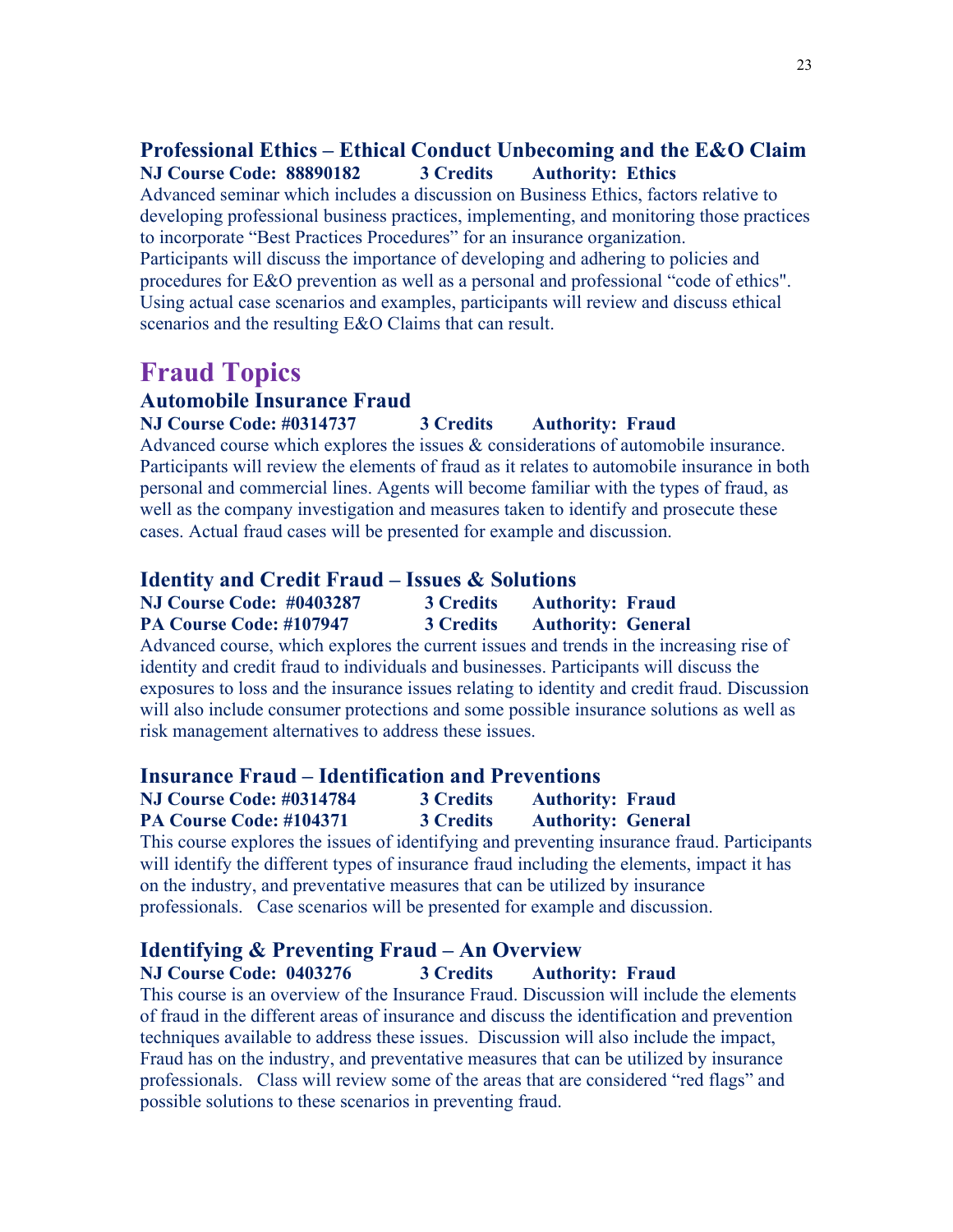# **Identifying & Preventing Fraud in Commercial Lines NJ Course Code: #3100749 3 Credits Authority: Fraud**

This course explores the issues of identifying and preventing insurance fraud in commercial lines. Participants will identify the different types of insurance fraud including the elements, impact it has on the industry, and preventative measures that can be utilized and implemented by the commercial lines agent. Case scenarios will be presented for example and discussion. Class will review some of the areas that are considered "red flags" and possible solutions to these scenarios in preventing fraud.

# **Identifying and Preventing Fraud in Life and Health Insurance NJ Course Code: #043281 3 Credits Authority: Fraud PA Course Code: #118724 3 Credits Authority: General**

This course explores the issues of identifying and preventing insurance fraud in life and health insurance. Participants will identify the different types of insurance fraud including the elements, impact it has on the industry, and preventative measures that can be utilized and implemented by the life and health agent. Case scenarios will be presented for example and discussion. Class will review some of the areas that are considered "red flags" and possible solutions to these scenarios in preventing fraud.

# **Identifying & Preventing Fraud in Personal Lines**

**NJ Course Code: #0310750 3 Credits Authority: Fraud** This course explores the issues of identifying and preventing insurance fraud in personal. Participants will identify the different types of insurance fraud including the elements, impact it has on the industry, and preventative measures that can be utilized and implemented by the personal lines agent. Case scenarios will be presented for example and discussion. Class will review some of the areas that are considered "red flags" and possible solutions to these scenarios in preventing fraud.

# **Life & Health Insurance Fraud Cases**

**NJ Course Code: #0314736 3 3Credits Authority: Fraud** Advanced course which explores the issues & considerations of fraud in life & health insurance. Participants will review the elements of fraud as it relates to life & health insurance. Agents will become familiar with the types of fraud, as well as the company investigation and measures taken to identify and prosecute these cases. Actual fraud cases will be presented for example and discussion.

## **Property Insurance Fraud**

| NJ Course Code: #314738 | <b>3Credits</b>  | <b>Authority: Fraud</b>   |
|-------------------------|------------------|---------------------------|
| PA Course Code: #110867 | <b>3 Credits</b> | <b>Authority: General</b> |
|                         |                  |                           |

Advanced course which explores the issues & considerations of fraud property insurance. Participants will review the elements of fraud as it relates to property insurance in both personal and commercial lines. Agents will become familiar with the types of fraud, as well as the company investigation and measures taken to identify and prosecute these cases. Actual fraud cases will be presented for example and discussion.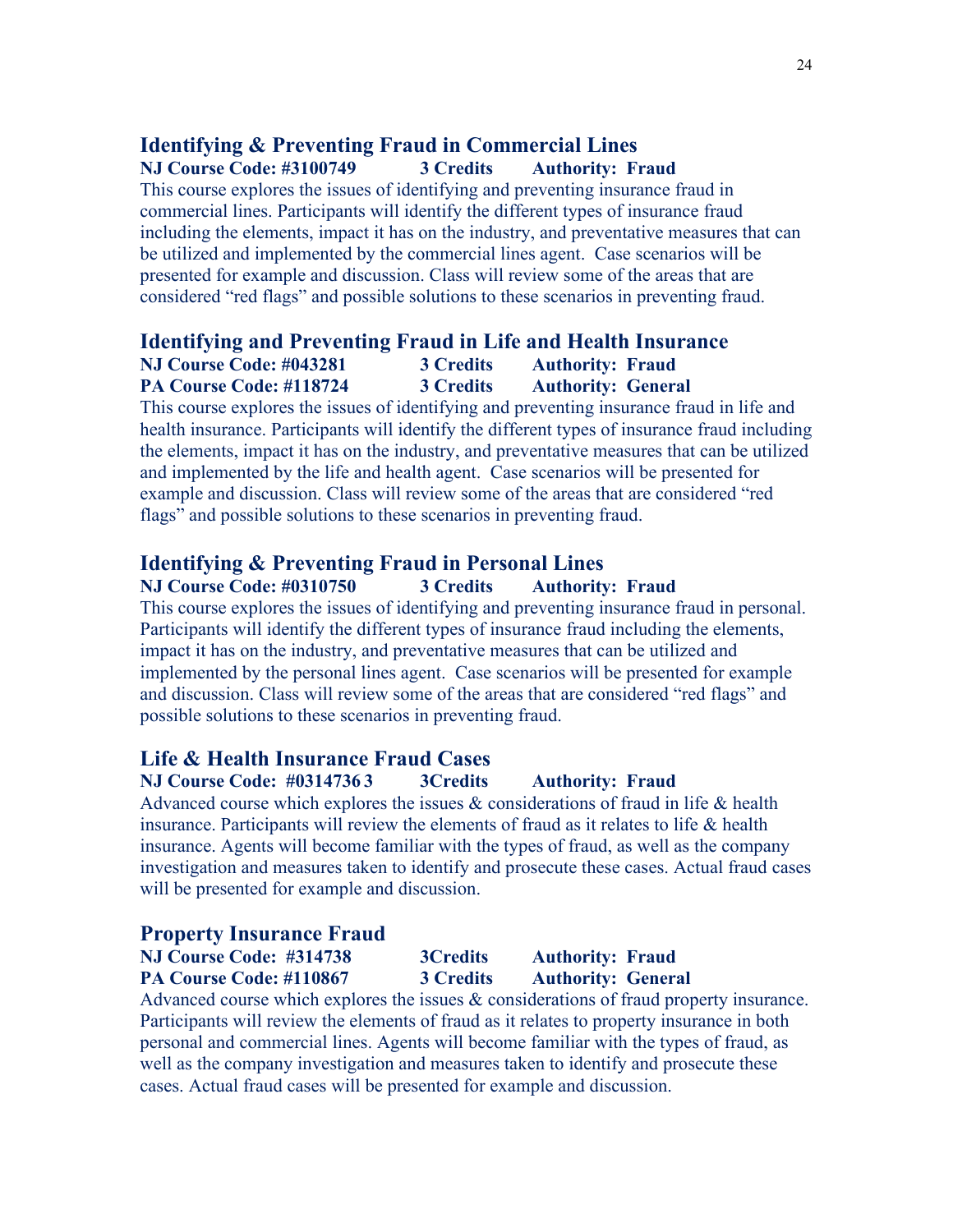# **The Agent's Role in Identifying and Preventing Fraud**

## **NJ Course Code: #310748 3 Credits Authority: Fraud PA Course Code: #107748 3 Credits Authority: General**

This course explores the issues of identifying and preventing insurance fraud from the Agent perspective. Participants will identify the different types of insurance fraud including the elements, impact it has on the industry, and preventative measures that can be utilized and implemented agency company personnel. Discussion will include legal & legislative issues as well as requirements as it applies Case scenarios will be presented for example and discussion.

#### **The Company's Role in Identifying & Preventing Fraud NJ Course Code: #0310747 3 Credits Authority: Fraud PA Course Code: #108606 3 Credits Authority: General**

This course explores the issues of identifying and preventing insurance fraud from the company perspective. Participants will identify the different types of insurance fraud including the elements, impact it has on the industry. Discussion will include legal  $\&$ legislative issue, use of Special Investigative Units and the impact of the Office of the Fraud Prosecutor and other issues affecting company operations. Case scenarios will be presented for example and discussion.

# **General Courses**

# **Achieving Success with Professionalism & Outstanding Customer Service**

| <b>NJ Course Code: #0310715</b> | <b>3 Credits</b> | <b>Authority: General</b> |
|---------------------------------|------------------|---------------------------|
| PA Course Code: #107075         | <b>3 Credits</b> | <b>Authority: General</b> |

Achieving success through professionalism and outstanding customer service is a priority to insurance professionals. Agency management and customer service issues will be explored, and discussion will include current management, goal setting with focus on revenue, retention, servicing areas and ways to improve upon existing methods. Potential E&O exposures will be explored, and solutions offered in preventing, reducing, or eliminating the exposures through agency management & customer service techniques.

# **Account Rounding**

## **NJ Course Code: #05012925 3 Credits Authority: General**

Advanced course targeted to insurance professionals handling client portfolios and the importance of rounding out their accounts. Many agents find they write many mono-line policies for clients and are not achieving quality of client relationships. Additionally, agents are subjecting themselves to additional errors and omissions exposures. The seminar reviews the fundamentals of account review whether being a prospect or an existing client. Risk management and underwriting techniques will be shared to enable the professional to provide the best level of service to their clients.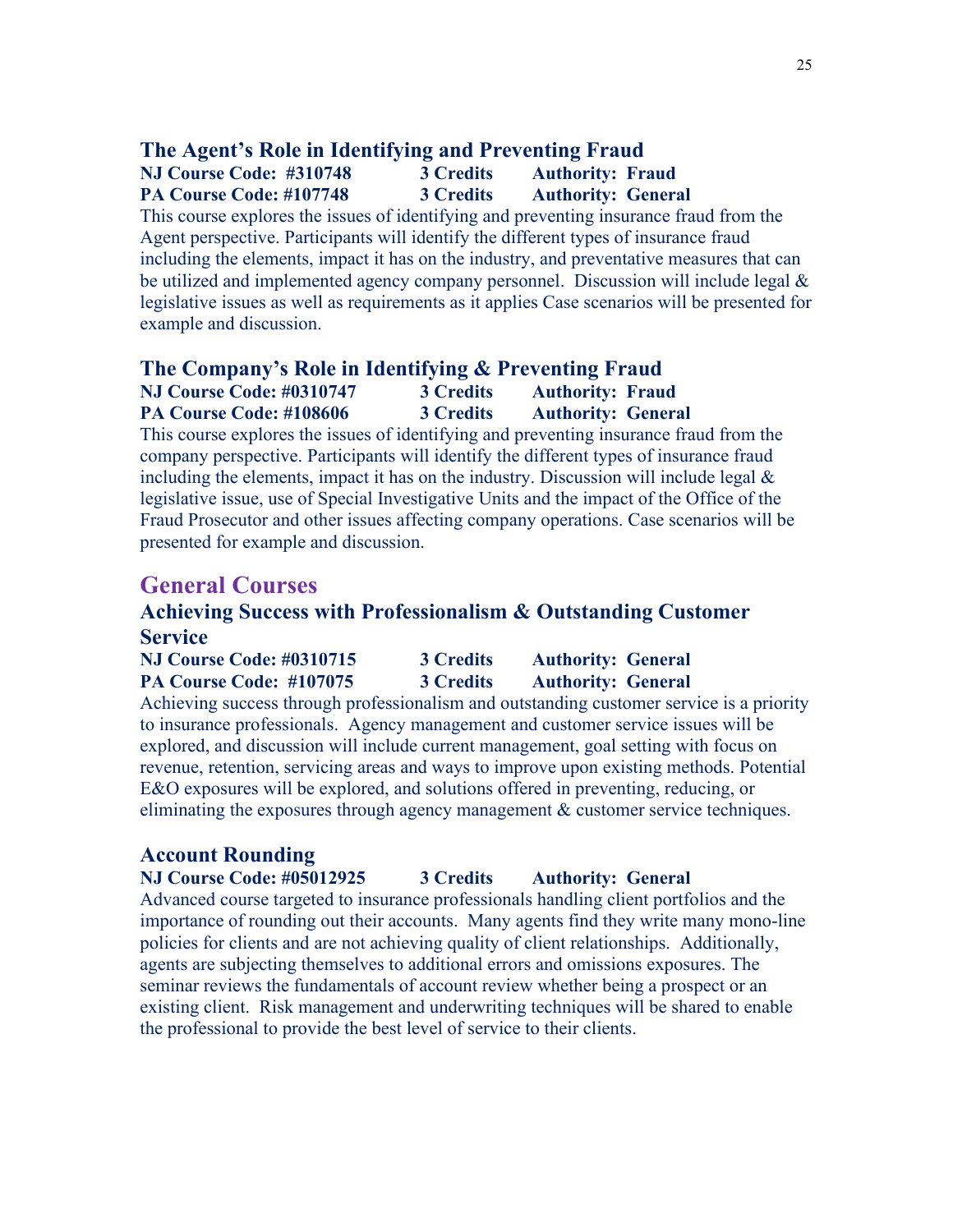### **Agency Claims Handling**

## **NJ Course Code: #0314779 3 Credits Authority: General PA Course Code: #107630 3 Credits Authority: General**

Advanced course which provides the insurance professional with an understanding of Different approaches of handling and managing the claims process. Focus will be on the importance of working with carriers and clients, what information is needed and why. Participants will have a better understanding of the claims process and their important role in facilitating a settlement.

# **Agency Management & Customer Service-The Keys to Success NJ Course Code: # 314760 3 Credits Authority: General PA Course Code: # 105203 3 Credits Authority: General**

Advanced course for all insurance professionals in the agency system. Discussion will include current industry conditions and trends occurring in the industry by looking at the issues from the company, agent, and the perspective of insureds. Agency management and customer service issues will be explored, and discussion will include current management, goal setting with focus on revenue, retention, servicing areas and ways to improve upon existing methods. Professional ethics and account development will also be discussed with participants providing insight to their own organization and suggestions for improving their agency service.

## **Anatomy of An Insurance Company**

| <b>NJ Course Code: #0501450</b> | <b>3 Credits</b> | <b>Authority: General</b> |
|---------------------------------|------------------|---------------------------|
| PA Course Code: #108108         | <b>3 Credits</b> | <b>Authority: General</b> |

This advanced course is designed to explore the inner workings of a typical insurance company and its impact on the consumer and agent/producer. Discussion will include the different types of insurance companies (stock, mutual, reciprocal, etc.) and some of the typical divisions within a company (underwriting, claims, actuarial, etc.). A focus will be on how the agent can better interact with the company for the ultimate benefit of the consumer.

#### **Building the Winning Home Team**

| <b>NJ Course Code: #0503561</b> | <b>3 Credits</b> | <b>Authority: General</b> |
|---------------------------------|------------------|---------------------------|
| <b>PA Course Code: #110353</b>  | <b>3 Credits</b> | <b>Authority: General</b> |

Advanced course which will focus on providing outstanding customer service in today's marketplace. Discussion will include the different types of insurance carriers, their unique qualities and corporate structure and how it impacts products and services. Discussion will also focus on understanding the culture of your organization, defining customer service and development of a quality customer service plan. Attendees will discuss some of the current issues and possible solutions in providing outstanding customer service through effective communication and technical skills to assist in the success of their agency, company, or brokerage.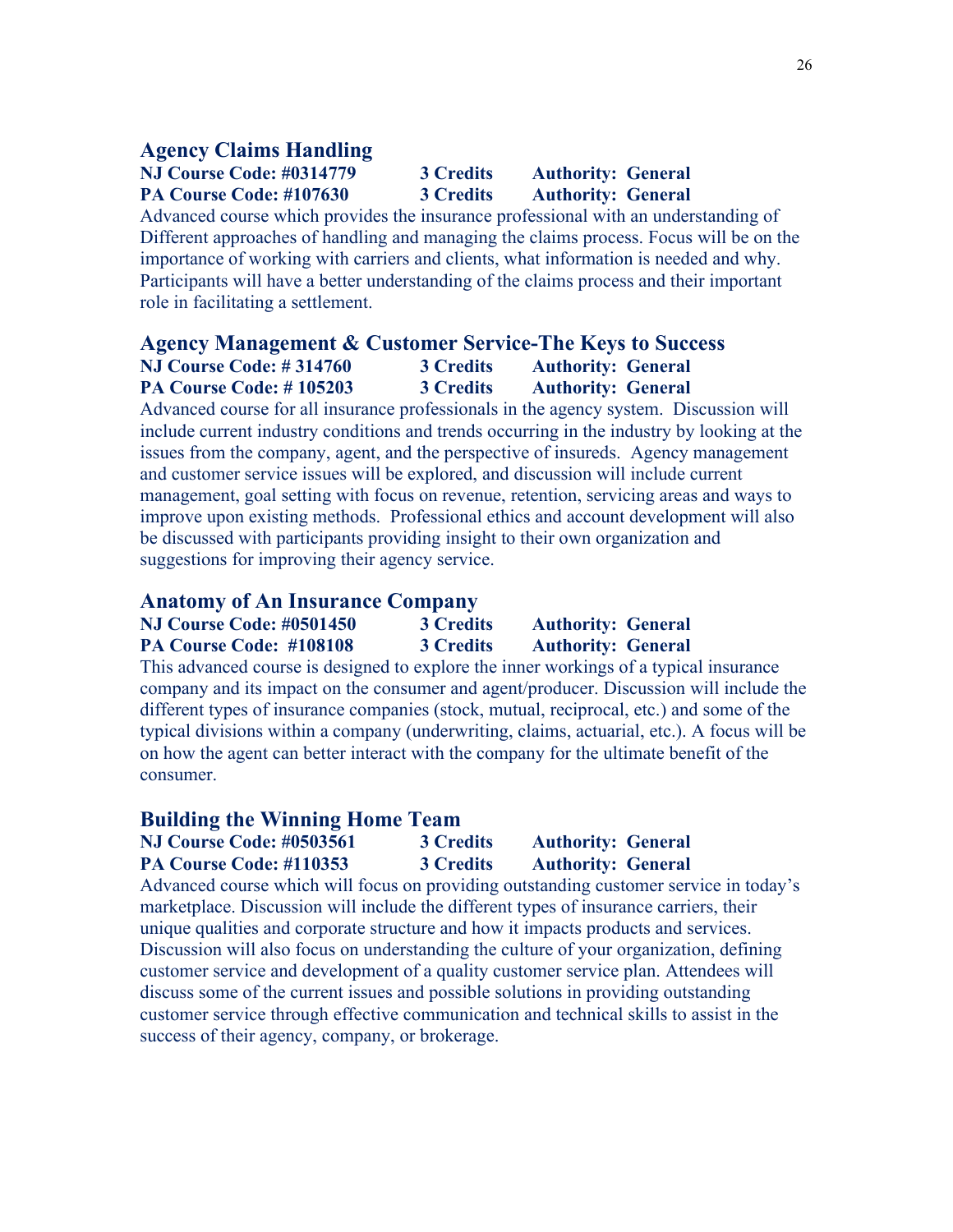#### **Claims Handling & Management**

# **NJ Course Code: #0310497 3 Credits Authority: General PA Course Code: #109446 3 Credits Authority: General**

Advanced Course designed to provide the general agency staff an overview of the claim management process. Provides different claims handling systems that can assist the agent in developing strategies to control and monitor the loss process and facilitate claim settlement. Discussion on the different loss settlement procedures utilized by companies for both personal and commercial loss exposures. Use of Case studies for different types of losses will be provided for examples and discussion.

#### **Condominiums, Co-ops & Townhouses-Insurance Issues and Solutions NJ Course Code: #0310737 3 Credits PA Course Code: #107749 3 Credits**

This course provides an in-depth discussion on the unique issues and insurance solutions for owners of condominiums, co-ops, and townhouses. Review of the governing documents provides the agent with the basis of providing a comprehensive insurance package for these clients. Coverage options will be reviewed utilizing both the ISO and MSO coverage forms as well as endorsements needed to customize the cooperative living account. Claims scenarios as well as settlement options will be discussed.

#### **Coastal Exposures**

#### **NJ Course Code: #88889639 3 Credits Authority: Property & Casualty** Advanced seminar which includes a discussion of coastal exposures relative to insurance and risk management alternatives. Participants will examine some of the unique exposures of coastal property owners, discuss the issues and considerations when insuring these types of properties. Also discussed will be the considerations of the client

versus the insurer perspective when placing coverage.

## **Current Industry Trends & Changes**

### **NJ Course Code: #502035 3 Credits Authority: General** Advanced seminar which discusses the emerging trends & changes to the marketplace, in both personal and commercial lines including drones, ride sharing, home sharing active shooter and cannabis. Discussion will focus on impact of these trends and insurance coverage issues & solutions.

Attendees will use the risk management process to identify and treat insurable loss exposures for the client. Discussion on some of the coverage forms will provide the attendees with an understanding of potential gaps or indications of specific coverage needs including the use of endorsements or using risk management alternatives.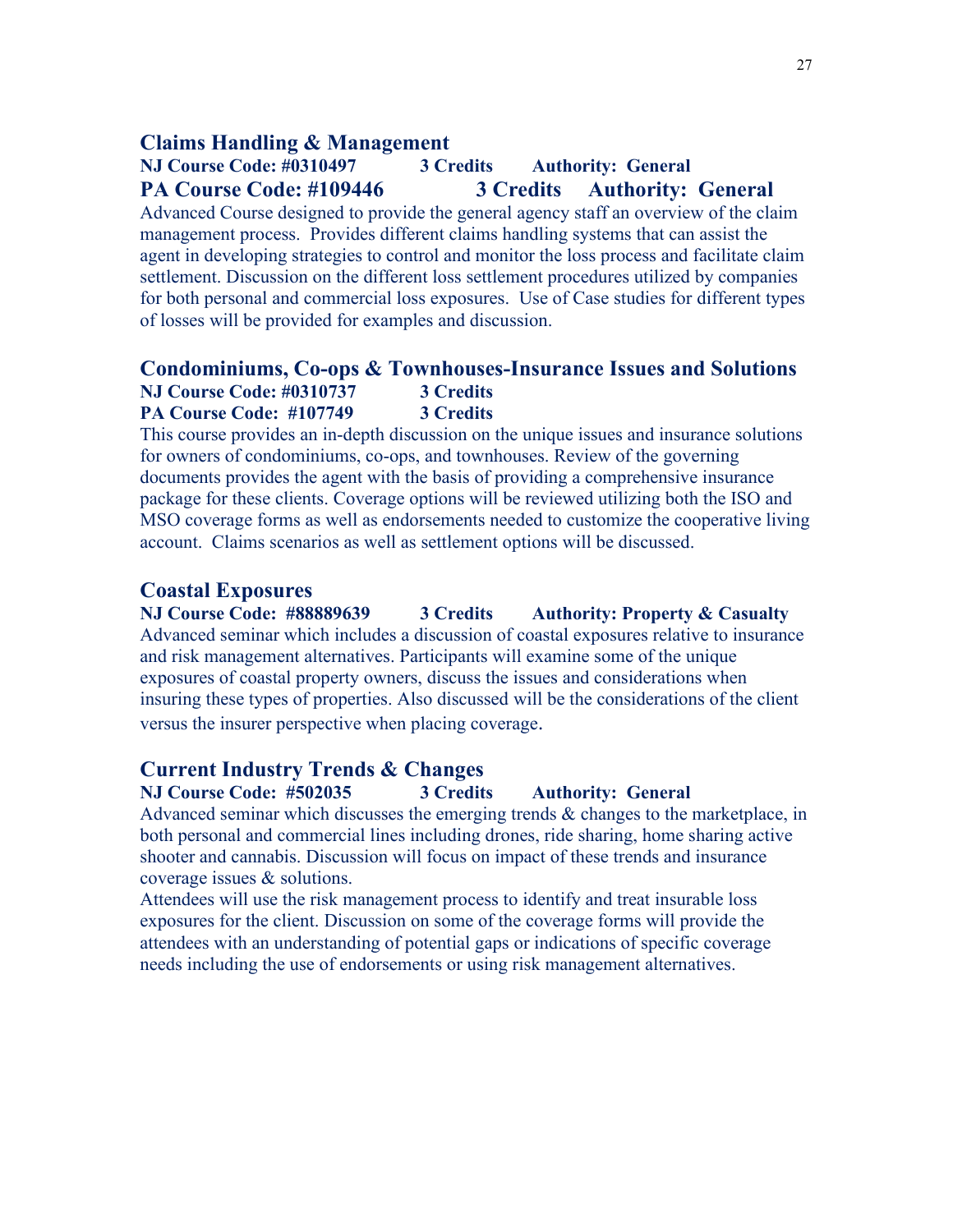### **Customer Service and Difficult Situations**

# **NJ Course Code: #0503242 3 Credits Authority: General PA Course Code: #110358 3 Credits Authority: General**

Advanced course which focuses on situations relating to customer service and possible solutions for effective resolution of these day-to-day challenges. Discuss will be interactive as participants will discuss the issues on dealing with clients, company and others involved in our industry. Participants will discuss ways to effectively deal with these challenges and resolve them in a professional and effective manner which will enhance customer service and reduce potential errors and omissions claims.

#### **Conduct Unbecoming and the E&O Claim**

**NJ Course Code: #88889987 2 Credits Authority: General** Advanced seminar which includes a discussion on the importance of developing and adhering to policies. Using actual case scenarios and examples, participants will review and discuss actual E&O Claims and the outcomes.

### **Cyber Liability**

| <b>NJ Course Code: #88891387</b> | <b>3 Credits</b> | <b>Authority: P/C</b>     |
|----------------------------------|------------------|---------------------------|
| PA Course Code: #118972          | <b>3 Credits</b> | <b>Authority: General</b> |
| CT Course Code: #116582          | <b>3 Credits</b> | <b>Authority: General</b> |

Advanced commercial lines course providing the insurance professional with an in-depth overview of cyber liability issues and insurance solutions. Discussion will provide the attendee with and understanding of the nature of cybercrimes, the legal procedures to investigate and will include some cases studies to review of actual claims. Using risk management techniques, participants will be able to identify insurable and uninsurable exposures and provide insurance coverage options and non-insurance techniques.

# **E&O Defenses and Preventions- Let Your File Tell Your Story NJ Course Code: #88900575 3 Credits Authority: General PA Course Code: #128659 3 Credits Authority: General**

Advanced seminar which provides a discussion on Errors & Omissions coverage issues and solutions. Discussion will include the duties of insurance professionals in the handling and servicing of client accounts. We will also discuss the legal standards of care as it relates to compliance with state laws and establishing a "Best Practices" approach to account handling Focus will be establishing and implementing policies and procedures (workflow) practices to minimize, reduce or eliminate errors and omissions claims. Focus will be on workflows that incorporate documentation in the agency/client files to assist in the defense and preventions of E&O claims. Actual claim scenarios will be reviewed and discussed.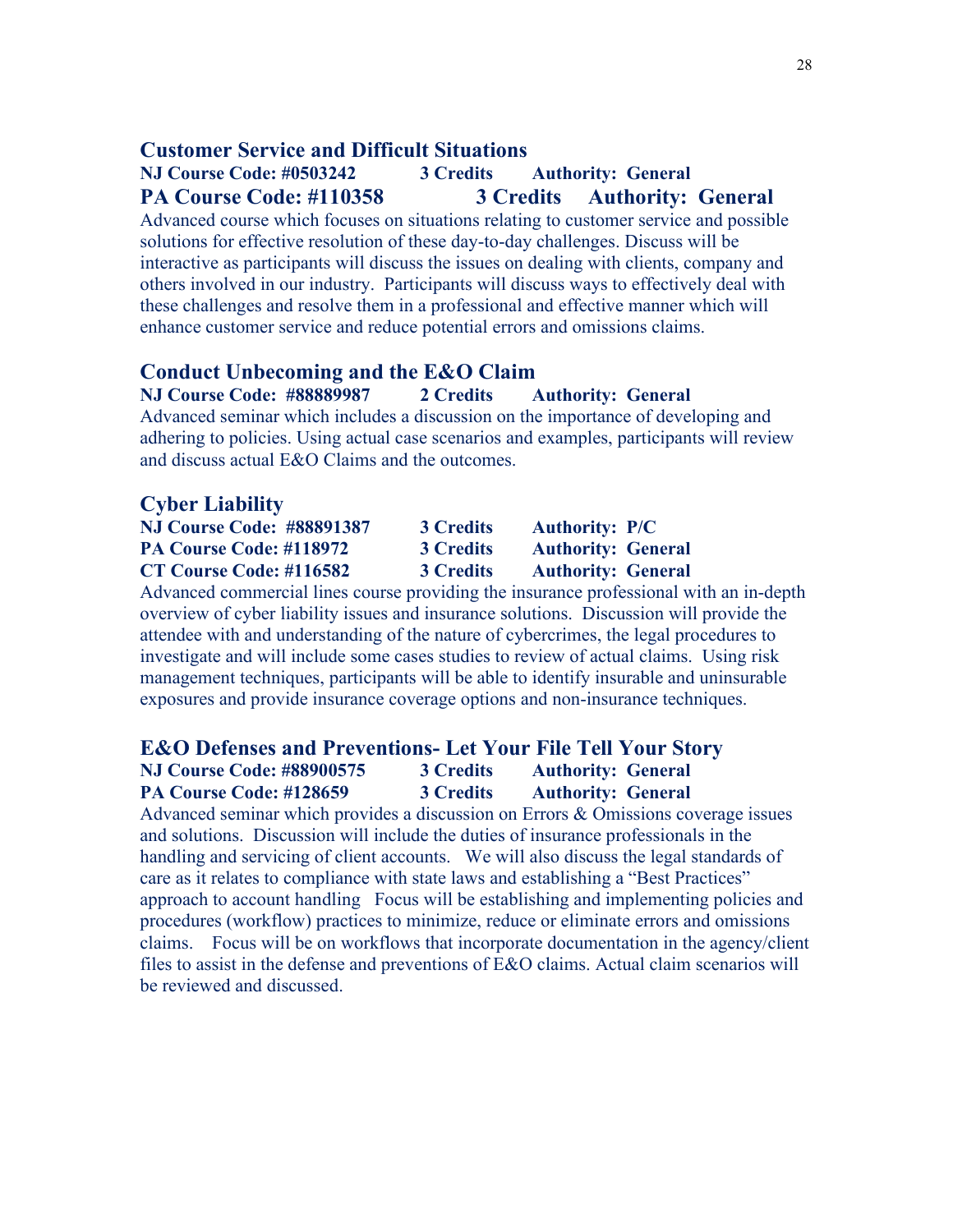#### **Emerging Insurance Issues**

## **NJ Course Code: #88900639 3 Credits Authority: General** Today's world introduces new challenges that insurance producers are called upon to handle for their personal and commercial clients. This course discusses some of these emerging issues, including drones, ride-hailing and other auto exposures, home-sharing, and cannabis. In each case, we will discuss the exposures and some of the important insurance considerations.

# **Errors and Omissions Preventions & Procedures for the Automated Agency**

| <b>NJ Course Code: #0314743</b> | <b>3 Credits</b> | <b>Authority: General</b> |
|---------------------------------|------------------|---------------------------|
| PA Course Code: #108566         | <b>3 Credits</b> | <b>Authority: General</b> |

Advanced seminar which provides a discussion on Errors & Omissions for the Automated agency. Focus will be on prevention and procedures to minimize, reduce or eliminate errors and omissions claims. Discussion will include examining the tools and software options available in automated systems and providing techniques and possible solutions to challenges of E&O prevention. Actual claim scenarios will be reviewed and discussed.

#### **E&O Liability Issues and Solutions**

**NJ Course Code: #88890257 3 Credits Authority: General PA Course Code: #116248 3 Credits Authority: General** Advanced seminar which provides a discussion on Errors & Omissions coverage issues and solutions. Focus will be on prevention and procedures to minimize, reduce or eliminate errors and omissions claims as well as risk management alternatives. Discussion will include the coverage aspects of E&O Insurance Coverage and the important issues insurance professionals must consider in defense of E&O claims. Actual claim scenarios will be reviewed and discussed.

## **Excess & Umbrella Liability Coverage**

**NJ Course Code: #0314571 3 Hours Authority: General** Advanced Seminar providing an in-depth discussion on commercial excess & umbrella liability coverage. A background of excess liability and umbrella coverage is provided including similarities and differences. The purpose and need for excess and umbrella coverage will be discussed as well as underwriting considerations. Participants will review the coverage areas of an excess/umbrella policy including the policy insuring agreements, definitions, policy provisions and important aspects of this coverage which should enable them to properly advise and provide this important coverage to their commercial clients.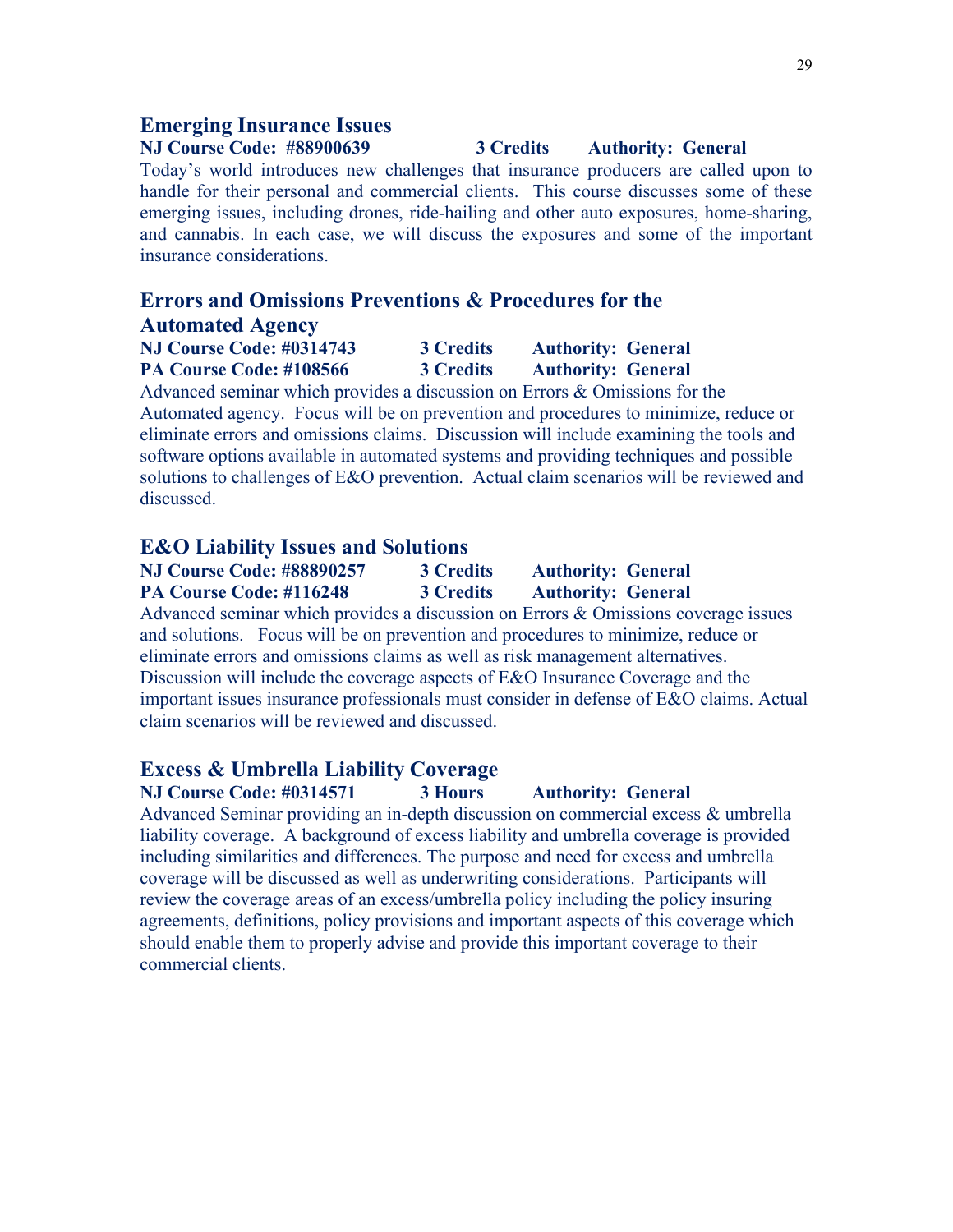## **Exploring Rental Car Contracts & Coverage Options NJ Course Code: #310139 3 Credits Authority: General**

**PA Course Code: #125456 3 Credits Authority: General**

Advanced course designed to assist the agent in understanding the issues and insurance solutions of renting vehicles. Review of a typical Rental Car Company contract and provisions will be discussed. Discussion will also the issues surrounding the rental of vehicles and coverage options available through the personal and commercial auto policies. Additional alternatives for coverage will be discussed as provided through the CDW/LDW and credit card company options.

## **Improving Performance in Company and Client Relations NJ Course Code: #0504218 3 Credits Authority: General**

Advanced course which will focus on providing outstanding customer service in today's insurance marketplace Discussion will include the different types of insurance carriers, their unique qualities and corporate structure and how it impacts products and services. Discussion will also focus on defining customer service and development of a quality customer service plan which incorporates the company partnership and the client relationship. Attendees will discuss some of the current issues and possible solutions in providing outstanding customer service through effective communication and technical skills to assist in the success of their agency, company, or brokerage business.

## **Flood Insurance**

| <b>NJ Course Code: #0314757</b> | <b>3 Credits</b> | <b>Authority:</b> General |  |
|---------------------------------|------------------|---------------------------|--|
| PA Course Code: #132544         | <b>3 Credits</b> | <b>Authority:</b> Flood   |  |
| CT Course Code: #115846         | <b>3 Credits</b> | <b>Authority:</b> Flood   |  |

This course will provide a comprehensive study of the flood insurance program. Participants will analyze the issues related to flood insurance, objectives, eligibility, participation requirements, definitions, and the types of coverages provided.

## **New Jersey PAIP/CAIP Producer Certification**

**NJ Course Code: #0403286 4 Credits Authority: General** Advanced course designed to meet the requirements for NJCAIP & NJPAIP Producers Procedures Course. This course is open to all licensed producers who must complete this course to become fully certified. Attendees will become familiar with the Rules & Rates for NJCAIP & NJPAIP. The Plans of Operation will also be reviewed as well as the Electronic Binding and Application Requirements.

#### **Privacy Issues & the Insurance Professional**

|   | <b>NJ Course Code: #403279</b> |  |  | <b>3 Credits</b> |  |  | <b>Authority: General</b>                                                                                       |  |
|---|--------------------------------|--|--|------------------|--|--|-----------------------------------------------------------------------------------------------------------------|--|
|   | PA Course Code: #108564        |  |  | <b>3 Credits</b> |  |  | <b>Authority: General</b>                                                                                       |  |
| . |                                |  |  |                  |  |  | the contract of the contract of the contract of the contract of the contract of the contract of the contract of |  |

Advanced course focused on the identifying the different privacy acts and how they impact the insurance professional. Discussion will include an overview of the privacy acts, how the acts impact the insurance industry and proper procedures to be implemented to protect the parties involved. The course enhances the participant's knowledge and ability to provide the proper care and service on these important issues.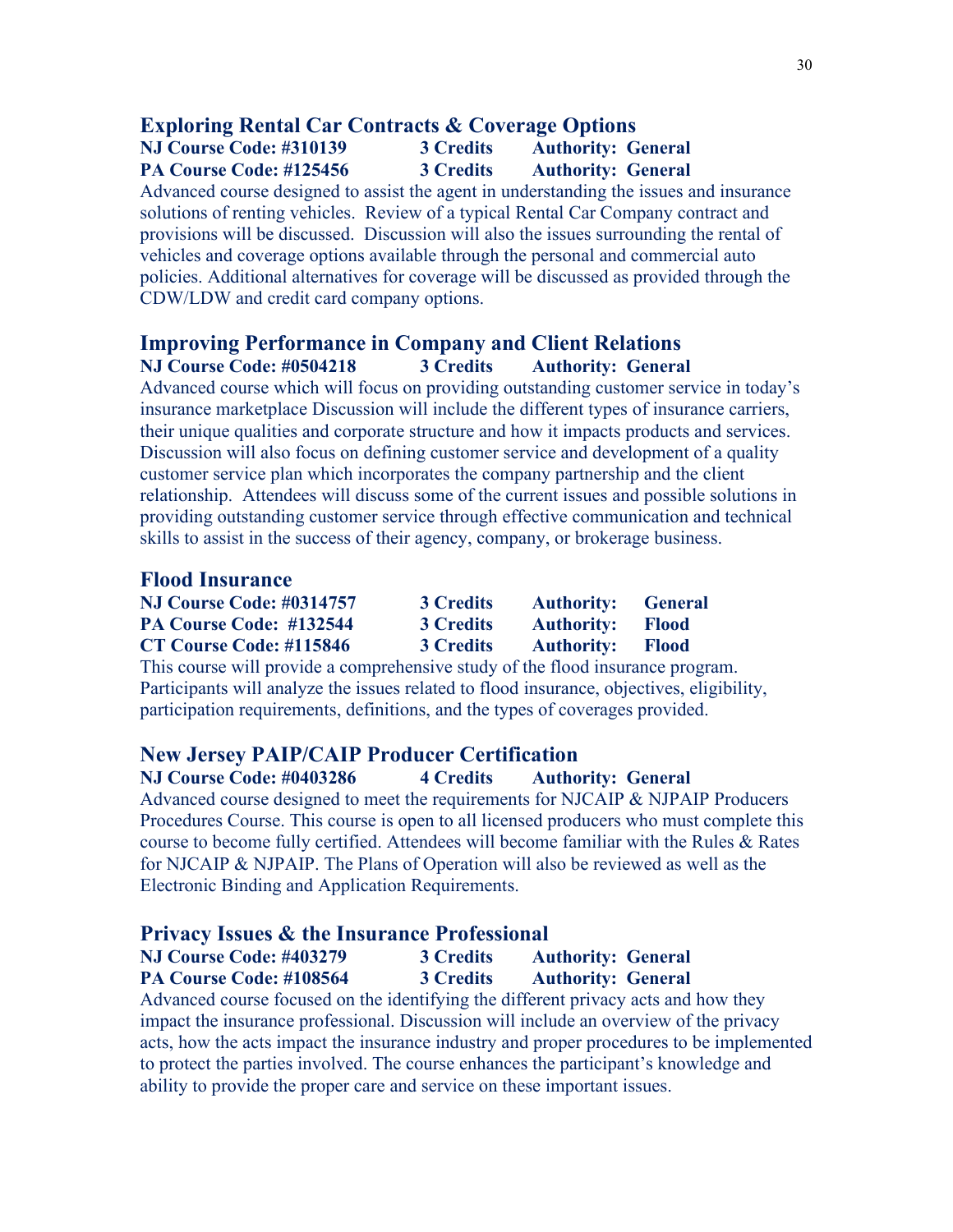### **Risk Management for the Insurance Professional**

## **NJ Course Code: #0310745 3 Credits Authority: General PA Course Code: #113400 3 Credits Authority: General**

Advanced course for the experienced producer, customer service or underwriter. The seminar provides an in-depth review of the Risk Management Process and it use by the insurance professional in designing a comprehensive insurance program. Discussion will include Risk identification, analysis, handling, and administration of a client's exposures. Treatment of these exposures through insurance and non-insurance methods will be examined. Limitations, gaps, and exclusions of insurance contracts will be discussed as well as available endorsements and coverages available.

#### **Risk Management Alternatives for Your Insured**

**NJ Course Code: #0310746 3 Credits Authority: General**

Advanced Course for the experienced producer, customer service or underwriter. The seminar provides a review of the Risk Management Process and its use by the insurance professional to assist them in providing coverage alternatives for their clients. Discussion will include risk management objectives including pre-loss and post-loss. The six steps in the Risk Management Process will be discussed in detail with focus on Risk Control methods. Participants will review the different methods of funding retained losses and the advantages and disadvantages of each method.

# **The Reports We Use in Underwriting- Credit Scores, Clues, MVRs and More**

**NJ Course Code: #403288 3 Credits Authority: General** Advanced course for the insurance professional which focuses on the different type of reports utilized in the insurance industry and their impact on providing coverage for a client. Participants will discuss the importance of these reports regarding eligibility, underwriting and loss control and be able to negotiate through the forms and interpret their meanings. Risk Management Alternatives will be discussed as alternatives to some problem areas regarding providing coverage.

#### **Survival of the Fittest**

**NJ Course Code: #503241 3 Credits Authority: General PA Course Code: #110281 3 Credits Authority: General**

Advanced course focused on providing outstanding customer service in the insurance industry. Discussion will include the customer service techniques that can be used by all industry professionals. Focus will be to understand the corporate goals, develop your individual time management plan and implement the techniques into your daily workflow. Participants will have additional information that should assist them in their communication, organization, and delivery of insurance products to their customers.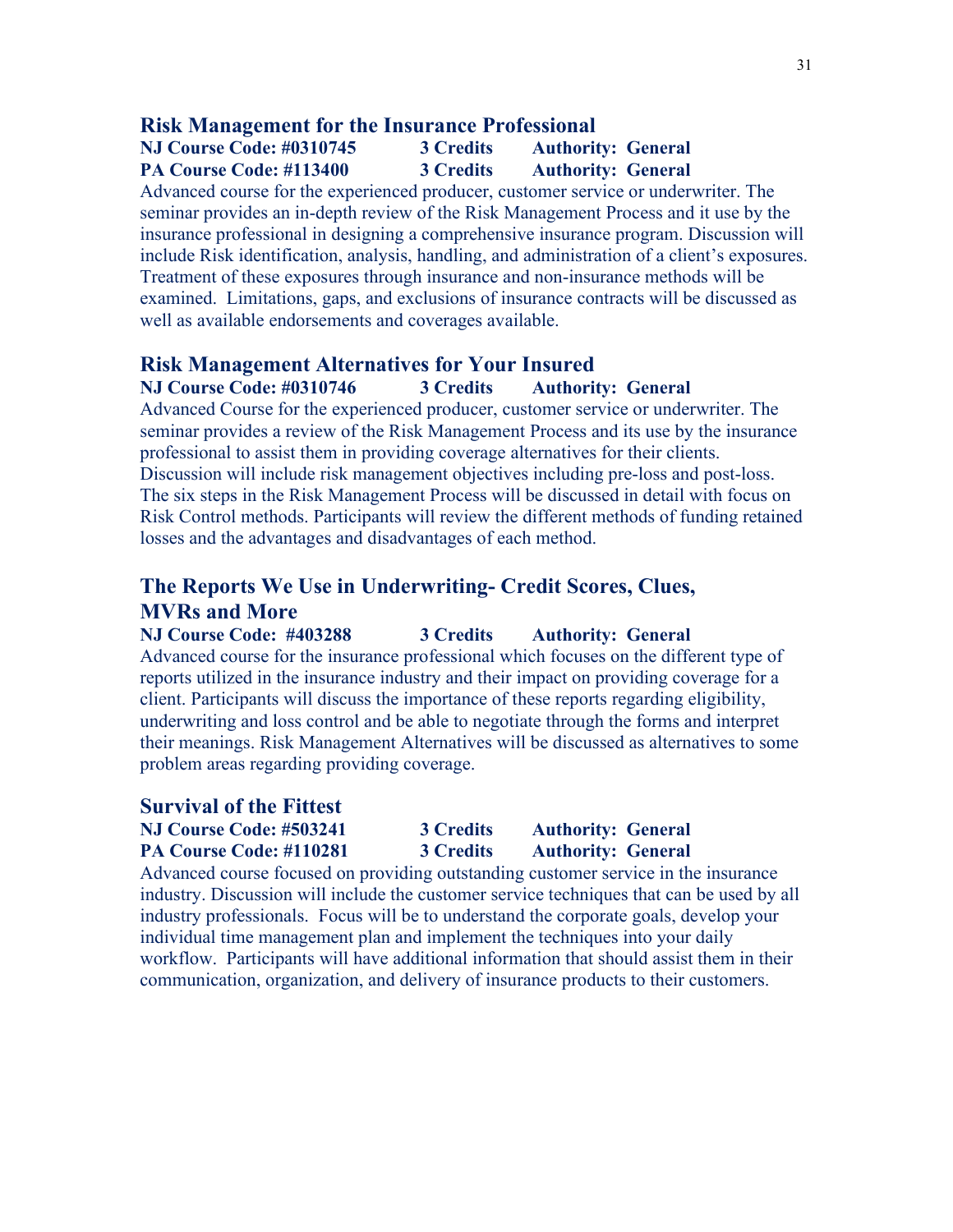#### **The Anatomy of An Insurance Company**

## **NJ Course Code: #501450 3 Credits Authority: General PA Course Code: #108108 3 Credits Authority: General**

This advanced course is designed to explore the inner workings of a typical insurance company and its impact on the consumer and agent/producer. Discussion will include the different types of insurance companies (stock, mutual, reciprocal, etc.) and some of the typical divisions within a company (underwriting, claims, actuarial, etc.). A focus will be on how the agent can better interact with the company for the ultimate benefit of the consumer.

#### **The Legal Look at Coverage Issues**

**NJ Course Code: #88889986 3 Credits Authority: General PA Course Code: #116045 3 Credits Authority: General**

Advanced commercial lines course providing an in-depth discussion of the coverage issues creating legal liability for all parties involved in an insurance claim and/or dispute. Discussion will include the insurance professional's role in helping manage the client's exposures to financial loss through the use insurance coverage forms and non-insurance methods. Review of actual court cases involving coverage disputes and discussing the legal implications and aspects associated with insurance contracts. Agents will be discussing possible E&O exposures and preventive measures that could be implemented to reduce, minimize, or eliminate some of the potential liability.

#### **Those Hard to Place Risks - Alternative Insurance Solutions**

| <b>NJ Course Code: #0310727</b>    | <b>3 Credits</b> | <b>Authority: General</b> |
|------------------------------------|------------------|---------------------------|
| PA Course Code: #101427            | <b>3 Credits</b> | <b>Authority: General</b> |
| <b>CT Course Code: #6000114361</b> | <b>3 Credits</b> | <b>Authority: General</b> |
| <b>DE Course Code: #6000114117</b> | <b>3 Credits</b> | <b>Authority: General</b> |

The course explores both personal and commercial lines exposures common to "hard to place risks". Discussion will include identifying those exposures which create challenges and issues for providing coverage. We will discuss insurance coverage solutions and risk management techniques important for these types of risks.

#### **Time Management & Customer Service- Making it Work for You NJ Course Code: #314740 3 Credits Authority: General PA Course Code: #106905 3 Credits Authority: General**

Advanced course for the Customer Service professional who wants to make the time to make it happen. Discussion will include current industry trends & technology advancements which provide advantages as well as challenges in customer service. Focus will be on analyzing the elements of a successful strategic plan and development of their individual time management strategy within their organization for customer service. Participants will discuss key customer service issues & concerns and share strategies for success.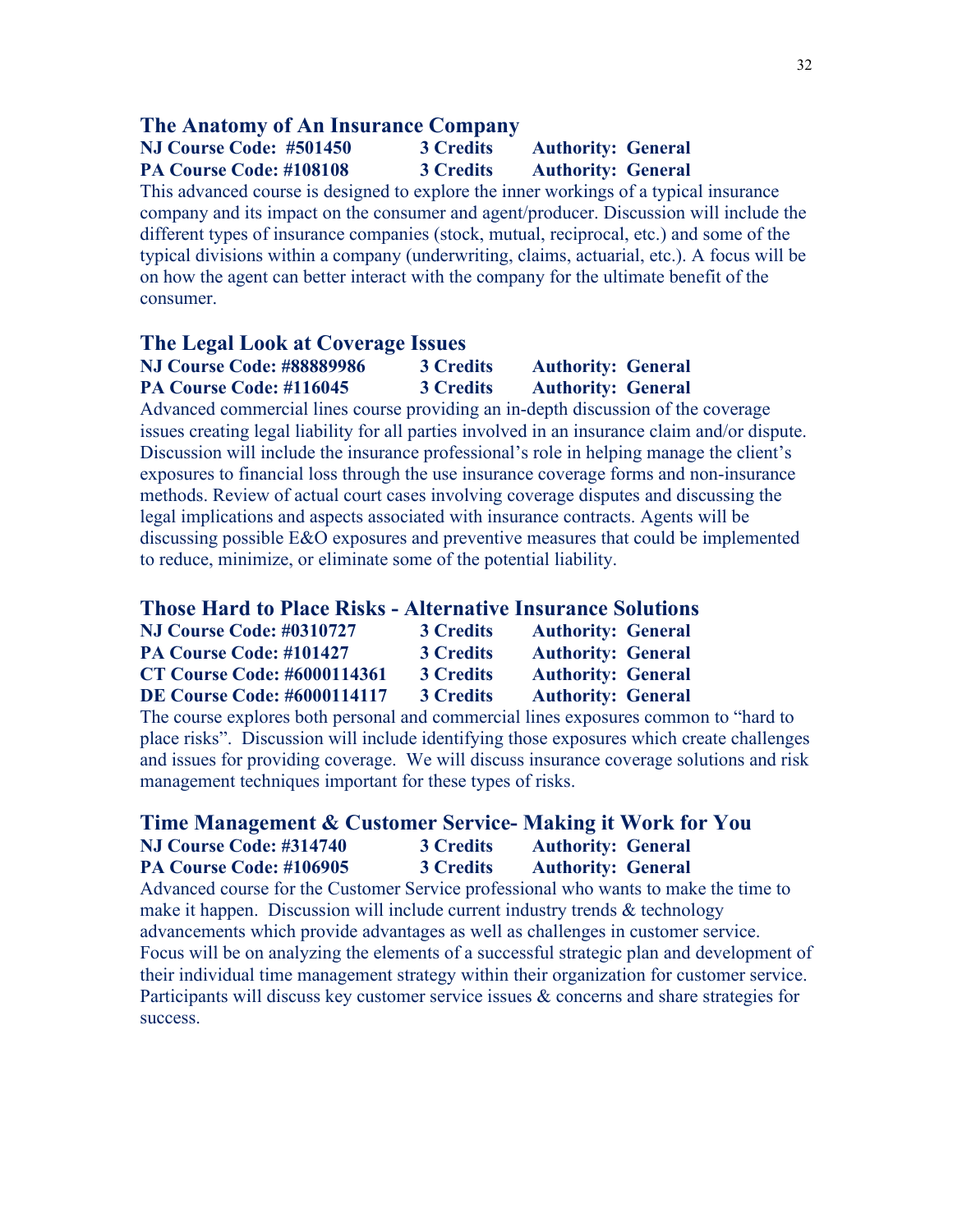## **Those Crazy Court Cases**

## **NJ Course Code: #310744 2 Credits Authority: General**

Advanced course which provides an in-depth discussion on actual claims scenarios which have resulted in court cases. The course will provide information and facts regarding legal issues and consideration in claims management and settlement. Participants will discuss the coverage issues, review actual cases, and share their knowledge and experience.

## **Toxic Mold – The Insurance Perspective**

#### **NJ Course Code: #403294 3 Credits Authority: General**

This course will examine the problem of Toxic Mold in the insurance industry. We will discuss what mold is, how it grows, and the effects it can have. We will look at the reasons for the dramatic increase in the number of mold claims and at several court cases. We will discuss the detection, remediation, and prevention of mold. We will examine various insurance policies from personal and commercial lines to see where coverage may exist.

# **Umbrella Coverages-Underwriting & Providing Coverage for Your Insureds**

| NJ Course Code: #314744             | <b>3 Credits</b> | <b>Authority: General</b> |
|-------------------------------------|------------------|---------------------------|
| PA Course Code: #104373             | <b>3 Credits</b> | <b>Authority: General</b> |
| <b>DE: Course Code: #6000104151</b> | <b>3 Credits</b> | <b>Authority: P/C</b>     |

Advanced Course which provides an in-depth discussion on umbrellas and excess coverages. The course covers both personal and commercial umbrella exposures and possible insurance solutions. Risk Management techniques will be utilized to analyze and explore the issues and alternatives for insureds. Coverage forms will be reviewed and discussed to provide the agent with the knowledge to able to underwrite and provide a comprehensive insurance program.

#### **Understanding Insurance Industry Financials**

| <b>NJ Course Code: #501451</b> | <b>3 Credits</b> | <b>Authority: General</b> |
|--------------------------------|------------------|---------------------------|
| <b>PA Course Code: #108107</b> | <b>3 Credits</b> | <b>Authority: General</b> |

This advanced course is designed to explore the financial complexities of the insurance industry and the impact on society, business, and ultimately the consumer. Discussion will range from an understanding of the basic terminology to dissecting some financial reports. Also being reviewed will be the role of outside agencies (AM Best, S&P, Moody's, etc.) in ultimately protecting the consumer.

## **Underwriting Auto Exposures**

**NJ Course Code: #502903 3 Credits Authority: General** Advanced course which focuses on utilizing strong underwriting techniques when providing automobile insurance coverage for both personal and commercial clients. Participants will discuss the use of applications, underwriting guidelines, and risk management techniques and their importance in a successful client relationship. In depth discussion will provide the participant with a solid understanding of underwriting issues and concerns which should be addressed with every client.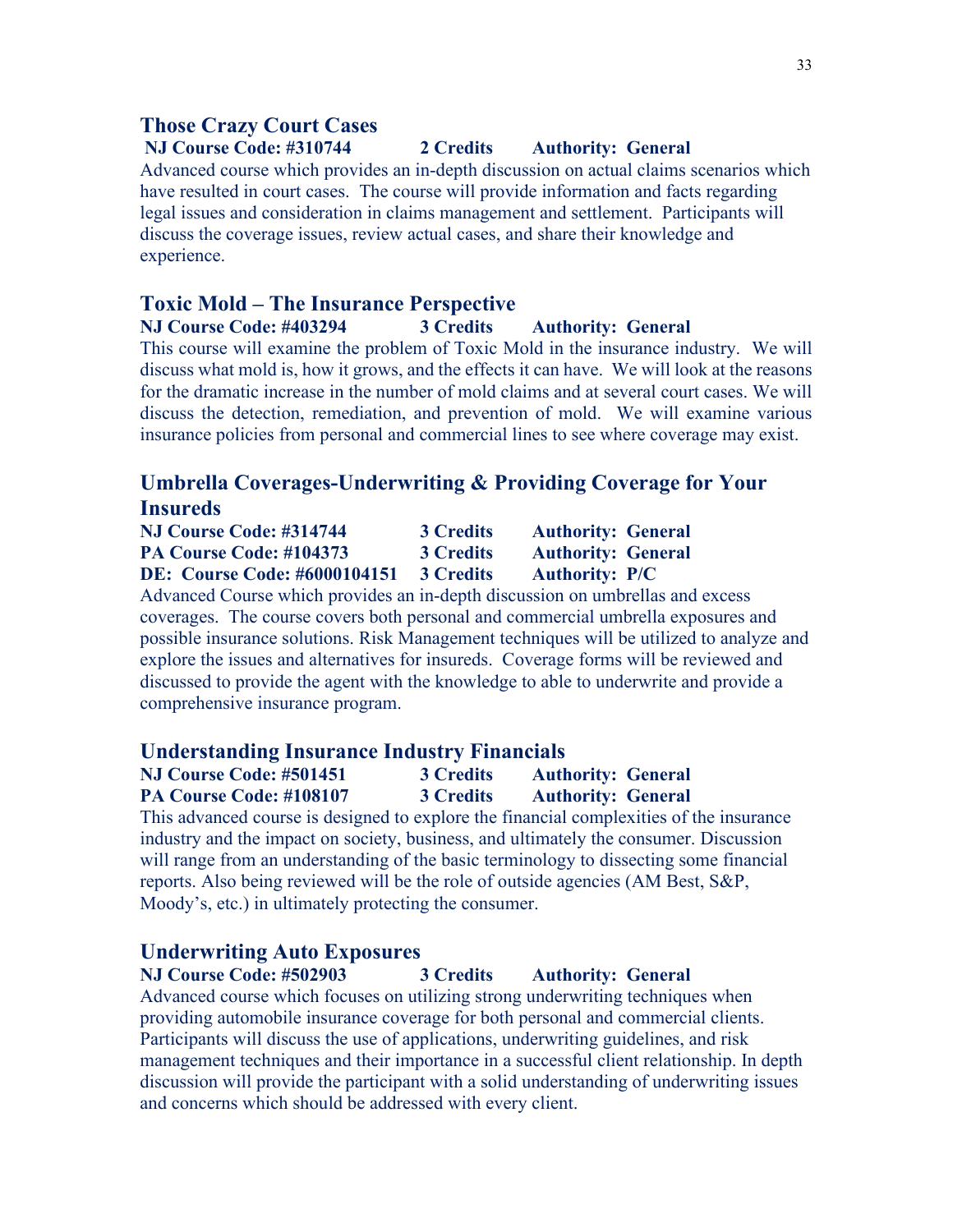#### **Underwriting Basics: Turning Your Submission into a Quote NJ Course Code: 88895132 3 Credits Authority: General/Public Adjuster**

Knowing what information, the underwriter needs and the best way to present that information can make the difference between a quote and a declination. This course will familiarize the participant with the basic principles of underwriting commercial property and liability coverage. We will cover topics such as the importance of COPE information in a property submission, key liability concerns and WC considerations. We will discuss how to prepare and present a submission and how to negotiate a carrier's offer of coverage.

#### **When the Claim Goes to Court**

#### **NJ Course Code: #403283 3 Credits Authority: General**

Advanced course which provides an in-depth discussion on actual claims scenarios which have resulted in court cases. The course will provide information and facts regarding legal issues and consideration in claims management and settlement. Participants will discuss the coverage issues, review actual cases, and share their knowledge and experience. Participants will be able to provide their clients with knowledge which will assist them when an actual claim occurs, and possible outcomes based on actual claims presented through the court system.

#### **When the Flood Hits- Understanding Flood Coverages**

| NJ Course Code: #310726 | <b>3 Credits</b> | <b>Authority: General</b> |  |
|-------------------------|------------------|---------------------------|--|
| PA Course Code #118973  | <b>3 Credits</b> | <b>Authority: Flood</b>   |  |

Advanced course which will provide a review of the flood insurance coverage form. Participants will analyze the issues related to flood insurance, objectives, eligibility, participation requirements, definitions, and the types of coverages provided. Claims scenarios will be presented for review and discussion.

# **LIFE/HEALTH COURSES**

| <b>Disability Insurance Overview</b> |                  |                           |  |  |
|--------------------------------------|------------------|---------------------------|--|--|
| <b>NJ Course Code: #0310138</b>      | <b>3 Credits</b> | <b>Authority: General</b> |  |  |
| PA Course Code: #123562              | <b>3 Credits</b> | <b>Authority: General</b> |  |  |
| CT Course Code: #115811              | <b>3 Credits</b> | <b>Authority: L/H</b>     |  |  |

Advanced course which provides the attendee with the basics on disability insurance. Attendees will understand the need for providing disability insurance and the types of coverage options available. The focus of the course will familiarize the agent with the different types of benefits and coverages available for the individual and business client. The class will analyze a typical disability contract, understand the coverage terms, provisions, exclusions, and limitations. Important issues of underwriting and providing customer service will also be discussed.